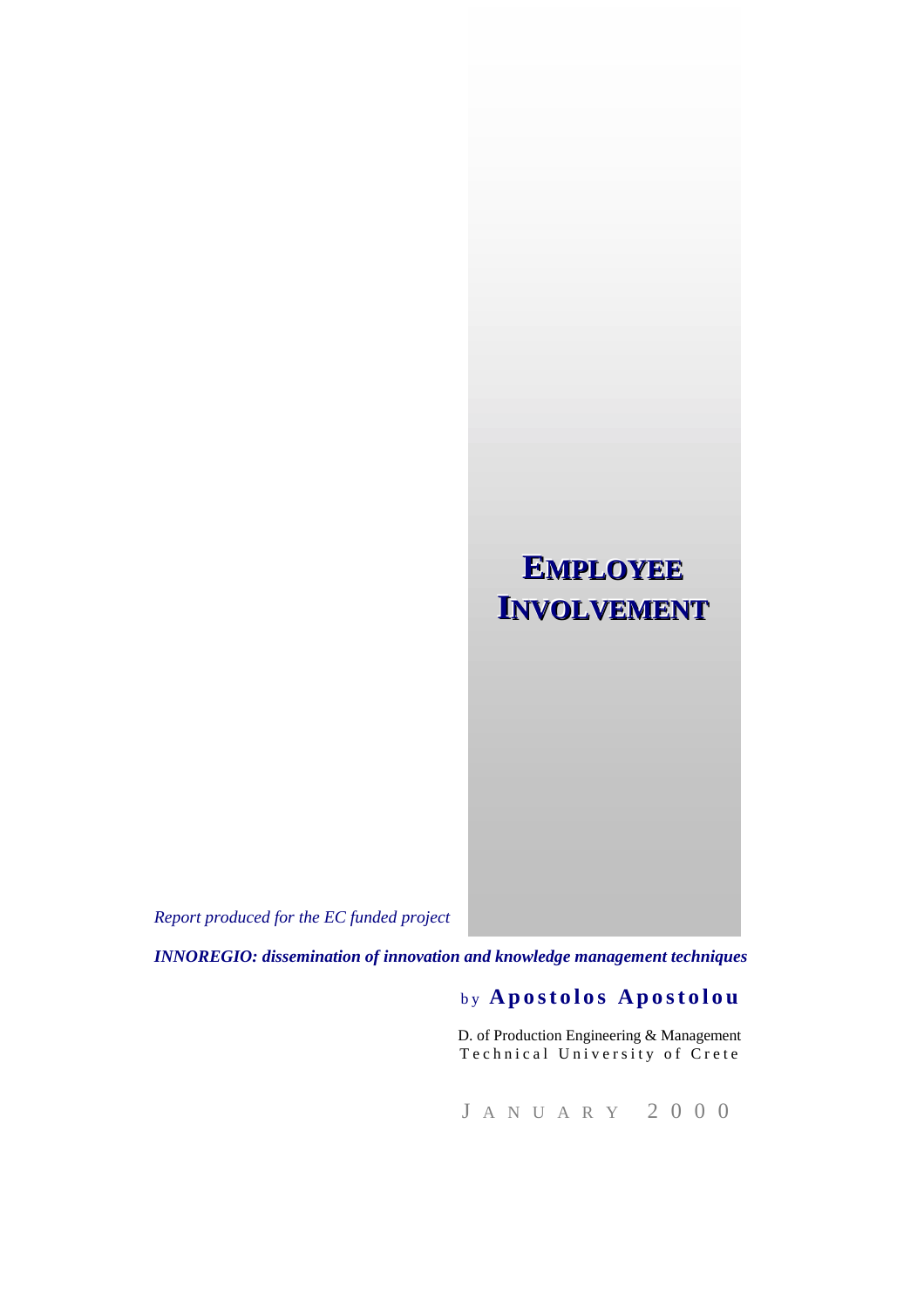# **Contents**

# **1 Description**

- 1.1 What is Employee Involvement and Empowerment
- 1.2 Objectives
- 1.3 Methodology
- 1.4 Alternative techniques
- 1.5 Expected Results / Benefits
- 1.6 Characteristics of firms and service providers

# **2 Application**

- 2.1 Where the technique has been applied
- 2.2 Types of firms / organizations concerned
- 2.3 Duration and Implementation cost
- 2.4 European Organizations Supporting the implementation of the method

# **3 Implementation Procedures**

- 3.1 Steps / Phases
- 3.2 A few obstacles and recommended solutions

# **4 Bibliographic References**

# **Annex**

1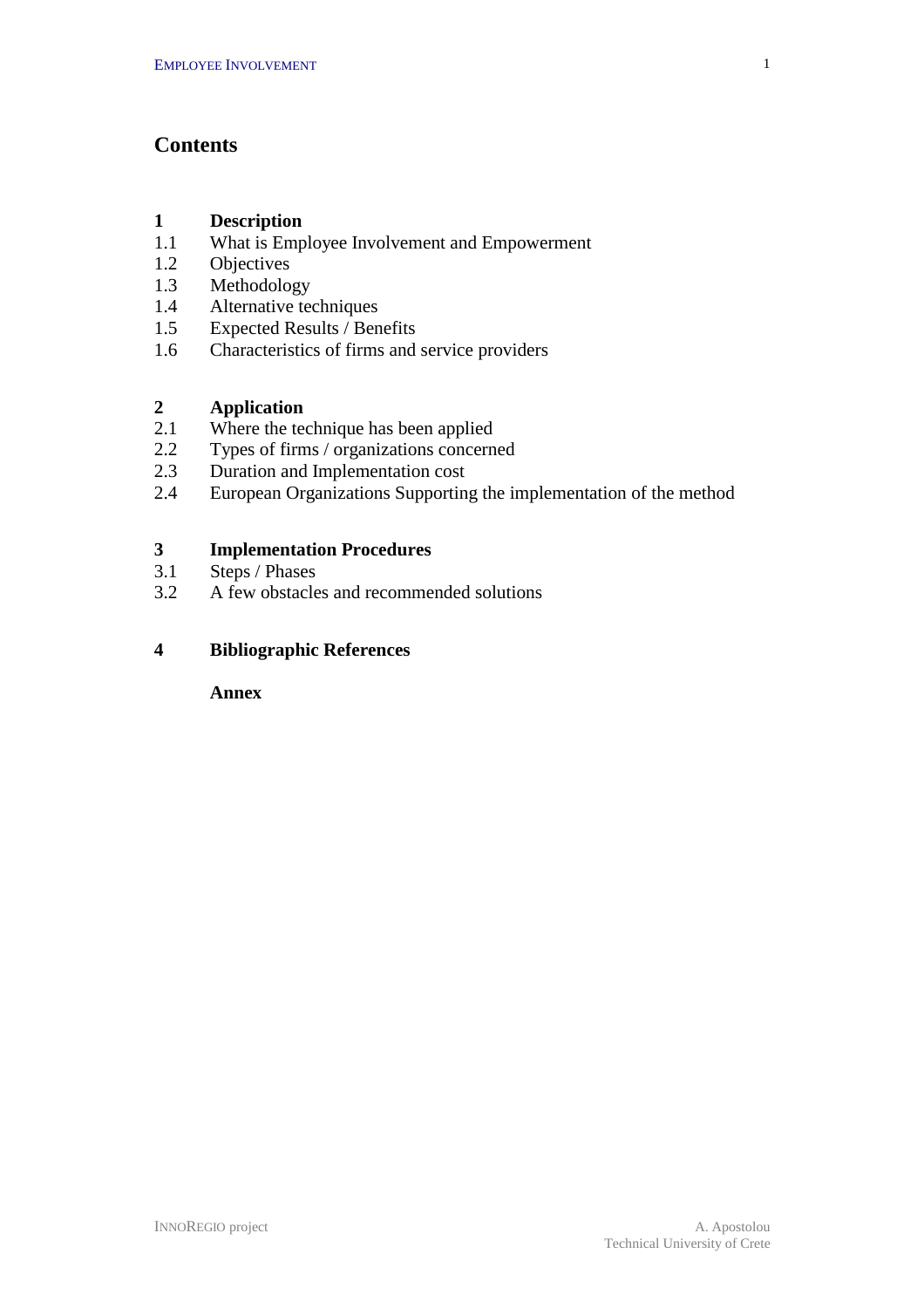# **1 DESCRIPTION**

When an organization truly wants to create a positive work environment that is based on high trust, exceptional customer service, collaborative teamwork, operational excellence, and creative problem solving, then the leadership team must begin to understand, invest in, and be responsive to the needs of the group that represents the organization's most valuable assets, and is also one of its most important customers, the employees. The return on such nominal investments will come in the form of higher levels of employee motivation, creativity, productivity, and commitment that will move the organization forward with greater profitability. A fundamental Total Quality Management precept is that employees must be involved and empowered.

**Employee involvement** means that every employee is regarded as a unique human being, not just a cog in a machine, and each employee is involved in helping the organization meet its goals. Each employee's input is solicited and valued by his/her management. Employees and management recognize that each employee is involved in running the business.

**Employee empowerment** is a somewhat different concept. It means that in addition to involving employees in running the business, employees and management recognize that many problems or obstacles to achieving organizational goals can be identified and solved by employees. Employee empowerment means that management recognizes this ability, and provides employees with the tools and authority required to continuously improve their performance. The management states its expectations about employees recognizing and solving problems, and empowers them to do so.

### **1.1 What is Employee Involvement and empowerment**

One of the greatest underlying factors in the success or failure of any organization is the power of its people, and how well that power is focused towards meeting the organization's objectives. Modern manufacturing management pursues the goal of a paperless factory, with design concepts moving from an engineering computer – aided – design terminal through data links to a computer – aided – manufacturing terminal, which in turn drives a numerically controlled machine.

The above factory automation example notwithstanding, all companies operate on the strengths and weaknesses of their employees. Even in a fully automated factory, employees have to design, maintain, and operate the systems that create output. Organizations that can tap the strengths of their people will be stronger and more competitive than those that cannot. Organizations that regard people as automatons or mere cogs in a wheel will never realize their full potential. In the long run, such companies' inefficiencies attract competition, and unless the management philosophy changes, they will disappear.

*Employee involvement* is a process for empowering employees to participate in managerial decision-making and improvement activities appropriate to their levels in the organization. Since McGregor's Theory Y first brought to managers the idea of a participative management style, employee involvement has taken many forms, including the job design approaches and special activities such as quality of work life (QWL) programs.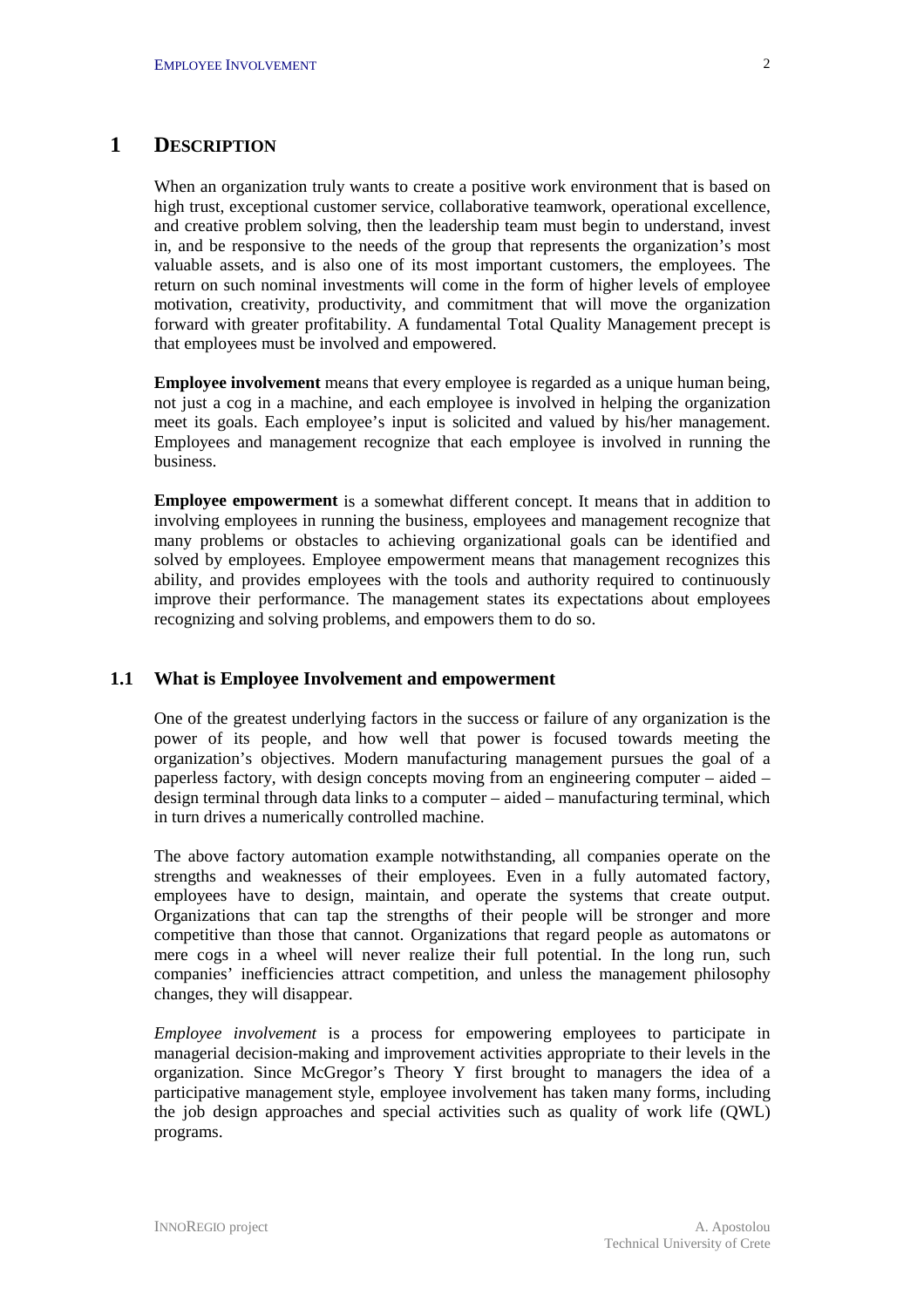There is at the end of the day only one thing that differentiates one company from another – its people. Not the product, not service establishments, not the process, not secret ingredients; ultimately any of these can be duplicated. The Japanese have always recognized this and it is one of the reasons for their success in world markets – they place tremendous value on the integration of people with organizational objectives, equipment and processes.

The employees force the organizations to address three key issues; communication, involvement and development. In fact the three issues can be used as a measure of an organization's maturity in the employment relationship. Here, we are going to address the issue of involvement and its relationships. Many people confuse communication systems such as team briefings with involvement. Involvement, however is more than just the exchange of information. It is the gradual but radical delegation of control to those closest to the process itself. Self-managed teams, cell-based manufacture, autonomous work groups, high performance work systems, are all examples of true involvement.

*Empowerment* means that all employees feel that they have the responsibility and authority to participate in decision making and problem solving in their appropriate operating levels. It's obvious that a whole company of skilled and capable problem solvers will have a distinct competitive advantage over an organization with only a few keys contributors and an army of drones.

Empowerment is a word coined in 1849 to refer to "the gaining of power". In the context of TQM, empower means to enable, to endow, to give permission to, or to give the ability of power to. Empowerment is the authority to act independently to meet expectations. This authority is given by management for the purpose of developing a human connection with the decision making process, which sustains improvements through the TQM program.

Exploring the concept of empowerment includes defining the reasons for management to empower the workers, needs analysis, and techniques for empowerment. When management is comfortable with the justification for an empowerment program, the company can begin to determine strategies and establish an implementation plan. Empowerment also requires management to take risks by turning over some control of the organization to the employees. However, this control must be planned and authorized. Management must appreciate that relinquishing control to the effective and skilled employees will result in a more productive organization with better teamwork and faster problem resolution. An empowered organization will be able to respond more quickly to changes, improvements, and new customer requirements. This will occur as they begin to act independently in pursuit of their expectations and within the boundaries of their authority.

Management also makes a mistake in fearing that empowerment will force them to make open-ended promises with unknown consequences. They are also afraid that they have abdicated the right of vetoing bad, irrelevant, or counterproductive ideas. Managers must realize that they do not give up the responsibility to make final decisions. Neither do they give up the ability of coaching teams when appropriate. The basic concept of empowerment is management's promise to employees that they will be supported and rewarded for taking actions and finding new ways to contribute. What is important is that management establishes the expectations, sets the guidelines and defines the boundaries of authority. It is not a process of giving up their responsibility.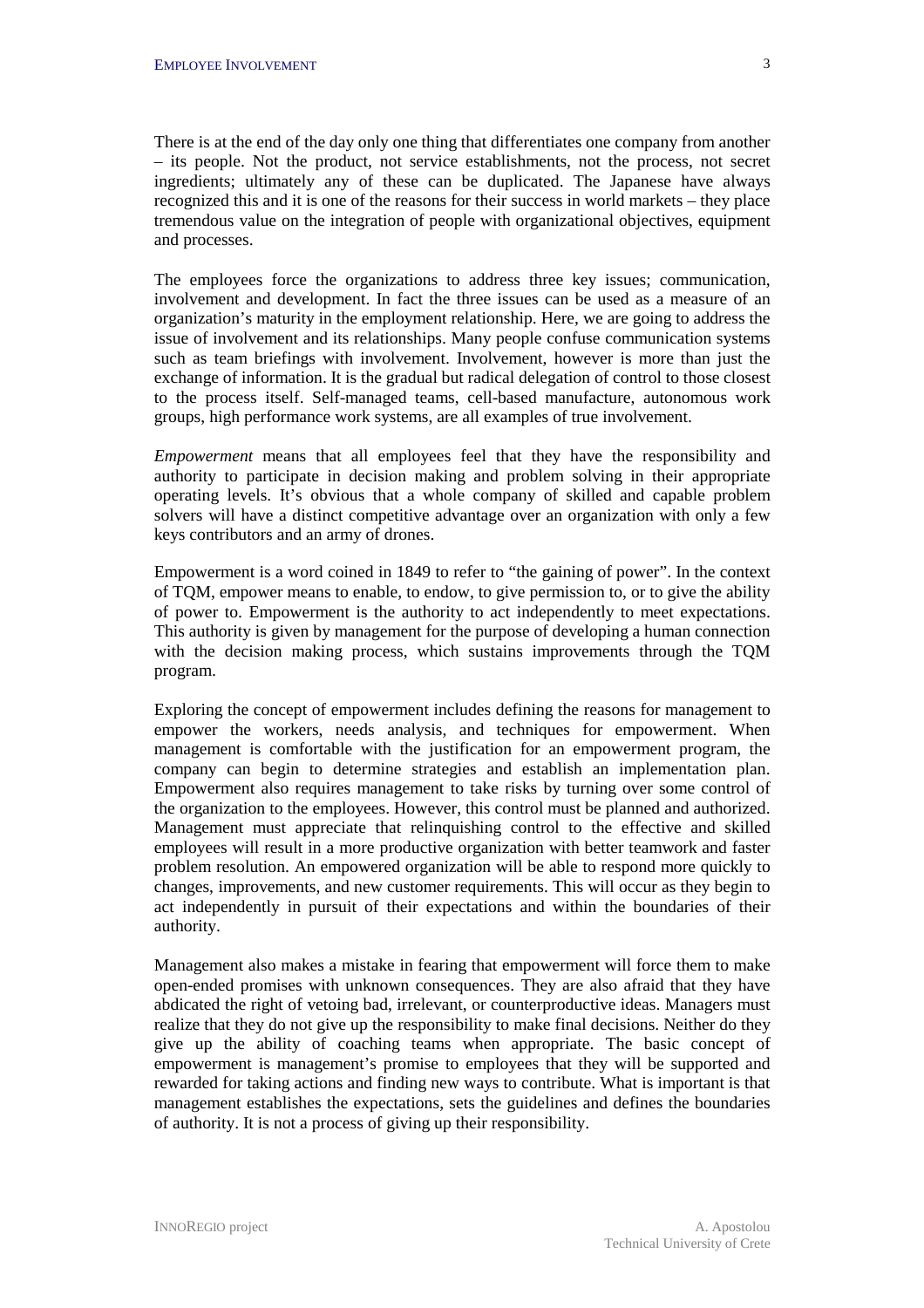#### *Empowerment and Delegation of Decisions*

Till now, we reviewed the idea of empowering employees by giving them the resources, training, and the authority to solve problems and continuous improve work processes. TQM acknowledges that those doing the work are also the ones most qualified to solve problems that come up as they go about their jobs and figure out how to improve their work processes.

Organizations that seek to take full advantage of their employees' talents and abilities and make best use of everyone's time, it just make more sense for those who best understand a particular problem or improvement opportunity to make decisions to deal with those. Allowing that to happen, of course, means that everyone has a clear sense of the organization's processes and mission and how their work fits in with that of others to execute processes and to achieve that mission.

### **1.2 Objectives**

Employee involvement and empowerment is a long – term commitment, a new way of doing business, a fundamental change in culture. Employees who have been trained, empowered, and recognized for their achievements see their jobs and their companies from a different perspective. They no longer punch a clock, do what they are told, and count the minutes until the weekend rolls around. They "own" the company, in the sense that they feel personally responsible for its performance. The best way to obtain a genuine commitment from people is to involve them in the project from the beginning. Even if the original ideas are not theirs, the process of designing, planning and assessing will automatically pull them into the stream of things. Managers who try to take back some of that power end up with bitter, frustrated, and disillusioned employees. Performance will suffer, and future attempts to involve employees will be met with cynicism.

Organizations operating with the involvement of their employees, have evolved beyond merely telling people what is going on, to actively seeking their contribution to the decision making process. Only a minority of organizations in industry could be truly said to be operating with the involvement of their employees, but the trend over the last 10 years has certainly been to move towards this direction, often following the link of inward investors such as the Japanese, Germans and Americans, and the opportunities presented by reconstruction and Greenfield sites.

The cultural effect being sought is a sense of ownership of the company among its employees. This can have remarkable effects on employees' commitment to the company and the type of activities they will undertake. In the distribution arm of Coca – Cola Beverages for example, one can see warehousemen with business cards who actively promoted the product in their own time at events where the Coke name was present, in sponsorship or just the provision of drinks.

The keys to involvement are several and complex:

**(a) Financial.** Share ownership and profit distribution plans can help to foster an interest in a company's affairs at the competitive level which is often hard to get across in the normal day to day routine of workplace activity. Some evidence exists for suggesting that limited positive benefits can accrue from this approach. A survey from the Industrial Society showed that one in six UK employees own shares in their company. However, this was heavily skewed toward managers amongst whom one-third held stock. Amongst unskilled manual workers this dropped to just 5%. Half of all share owners surveyed felt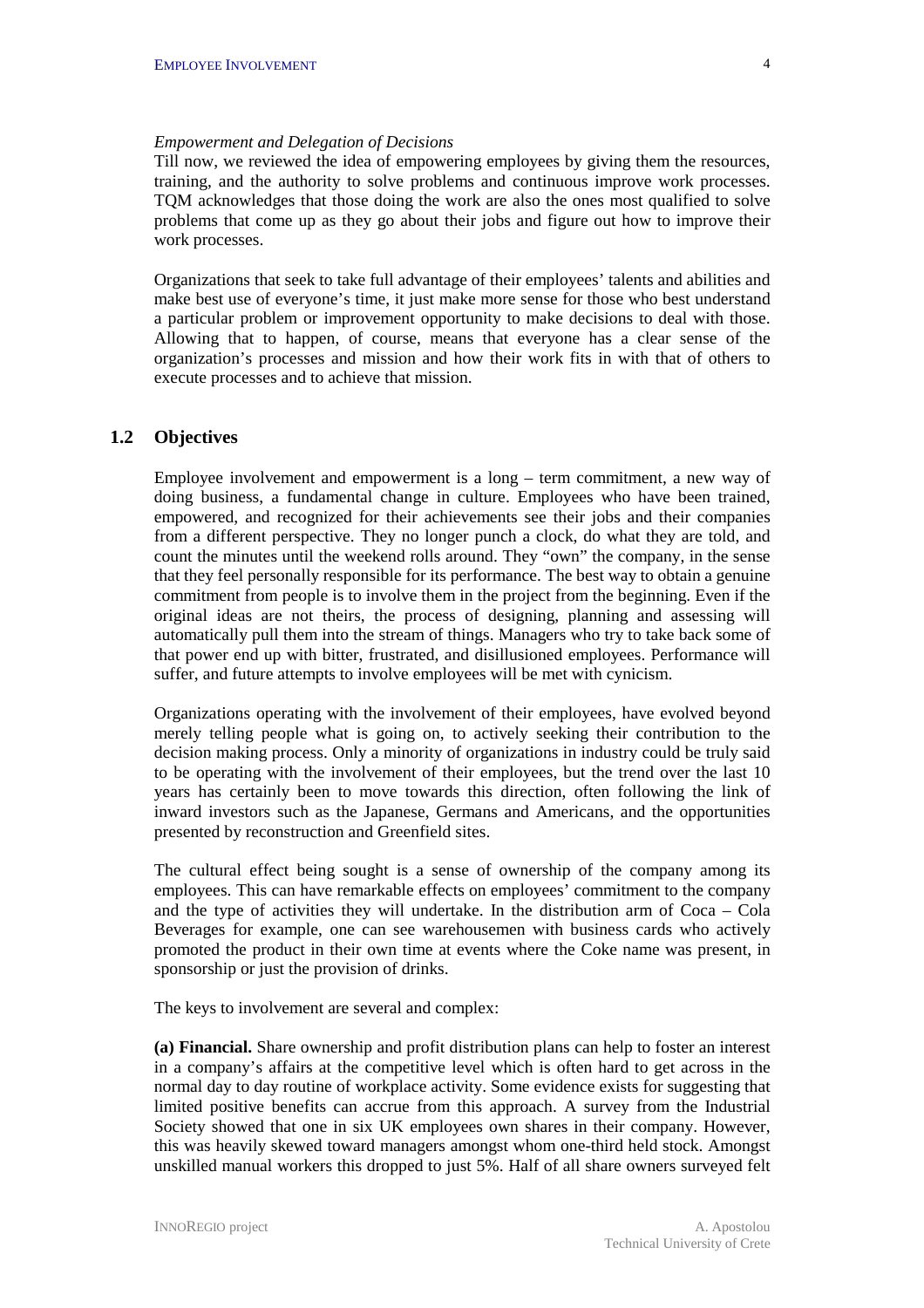that owing shares had made them more committed to the company's success, although there was no significant difference on job satisfaction or their rating of their company overall as an employer. If a company wishes to increase its employee share ownership an incentive is essential. One of the most common forms of incentive is the use of Employee Share Ownership Plans (ESOPs). These typically offer a one for one share purchase arrangement, with the company issuing matching shares from a share trust for every ordinary share purchased. Effectively a half-price buying arrangement but with the added bonus of tax savings.

**(b) Job security**. Doubt as to whether you will still be with the company next week are hardly likely to encourage a sense of belonging. Again the Japanese have recognized this rather obvious truism for many years. There is some evidence that this approach is starting to impact on the organization of labor contracts in the West. Rover's new deal in 1992 with its employees reversed an 80 year old tradition in Western car manufacturing by giving its employees job security and lay off guarantees. IBM have always had a no compulsory redundancy policy, albeit this has been put under considerable strain in the 1980s and 1990s.

Even where Total Quality Management has been established in volatile industries, it has been accompanied at the least by a more cautious approach to redundancy and, if unavoidable, a greater emphasis on redeployment and post-contract support than previously the norm. Rank Xerox for example, in their major downsizing of the 1980s provided redundant executives with preferred supplier contracts to help them establish their own businesses, guaranteeing Xerox as a customer for a period.

The structure of the work organization itself determines many facets of the employment relationship; in particular, job design can influence the degree of control an employee has over his or her work and, with that, the degree of personal responsibility felt for the outcomes and quality of work. Traditional systems of shifts, absence coverage and in-line production methods tend to stifle personal accountability; the job will be done whether or not the employee turns up and nothing is left incomplete at the end of the day, unlike most managerial and professional jobs. Consequently employees constrained by such systems feel little sense of ownership of the total process.

Studies of organizations moving toward cell-based manufacturing and team structures in job design frequently show falling absenteeism, higher productivity and better quality of output as a result of the greater sense of involvement and decision making responsibility which comes with these systems. Digital Equipment for example use a derivative of autonomous work groups called "High Performance Work Design". The company feel they have achieved better quality, higher output, lower inventory and faster and more accurate decision making. These changes are not just confined to the high tech end of manufacturing. Emcar, a clothing manufacturer, changed from traditional production lines to "Autonomous Work Groups" (AWGs), with individual piecework being replaced by a group bonus. As a result, absenteeism and labor turnover dropped to well below industry norms and productivity increased. Turnaround times on average orders were reduced from 6-8 weeks to just 4.

# **1.3 Methodology**

Employee involvement and empowerment is worldwide applicable technique. There is no single option for employee involvement. It includes suggestion systems, teams, focus groups, surveys, self-directed work groups, incentive programs and more. The goal is to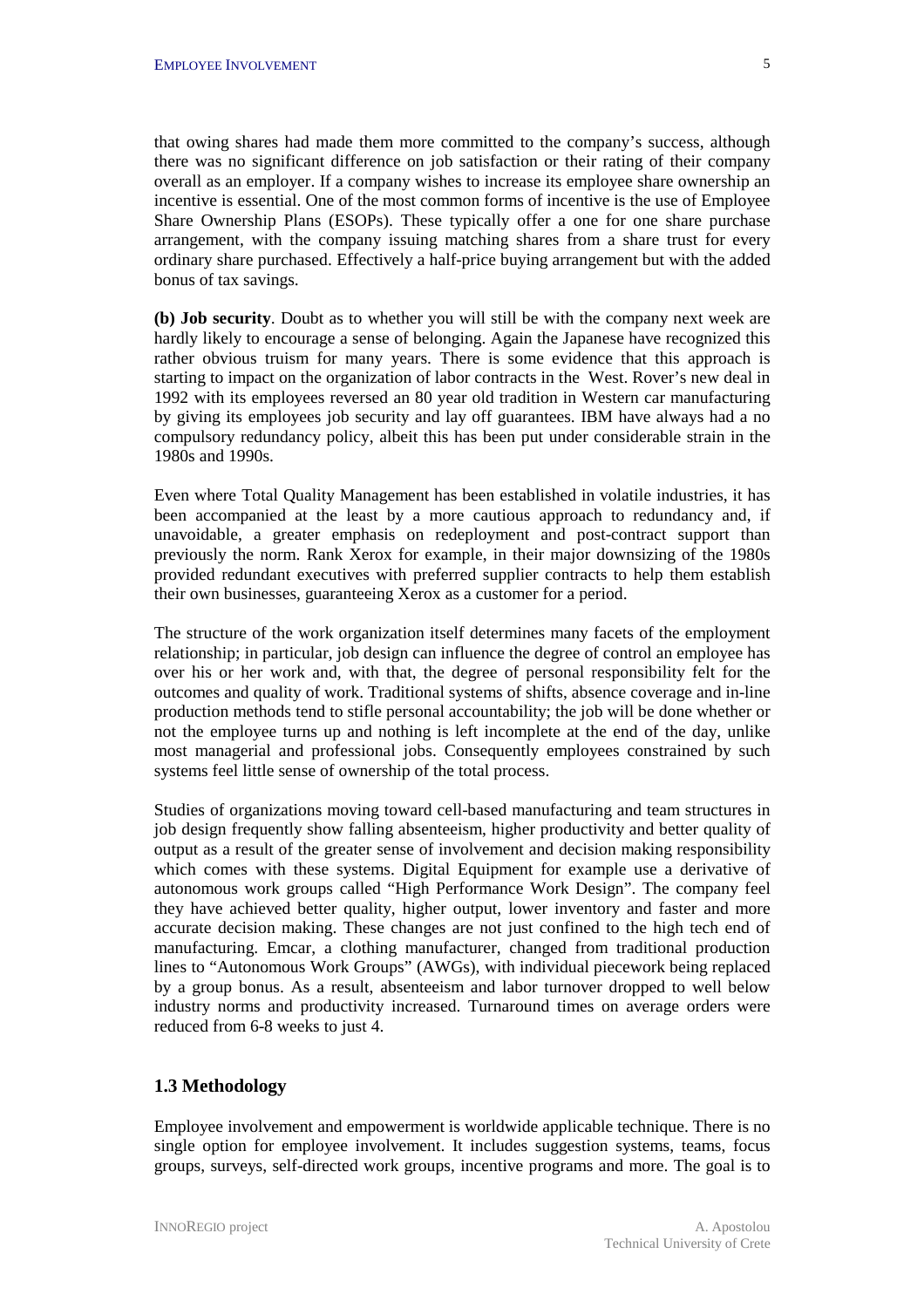determine the most effective employee involvement options that will be linked to specific organizational goals. In order to implement employee involvement and empowerment to an enterprise the following key actions need to take place:

- Giving employee the responsibility
- Training employee to accept responsibility
- Communicating and giving feedback
- Giving rewards and recognition

Workers today are more and more being asked by management to join employee involvement programs in order to improve the quality of their work lives. Management usually makes the case that the days of destructive adversarial labor management relations are over and that a ruthless competitive economic world requires that workers and management cooperate so that both survive. It is in the best interest of both workers and supervisors to increase happiness and satisfaction on the job, because happy and satisfied employees are productive employees who insure the employer's profit and continued existence of the company and the worker's jobs. In such programs management usually wants:

- 1. Access to the workers' knowledge of the job.
- 2. Cooperation In the introduction of new technology without protest.
- 3. Flexibility regarding job classifications, work rules, job assignments, the contract for the purpose of greater efficiencies.
- 4. Contract changes and sometimes contract concessions.

If the offer of employee involvement is sincere and valid, it should meet the following six conditions:

- 1. Management involves the union at the highest levels as an equal partner from planning, through implementation, and evaluation of employee Involvement. The union equally selects with management any consultants who are hired to set up and coordinate employee involvement committee.
- 2. It is a voluntary process for both union and company. The union selects, elects, or appoints its representatives on the committees that deal with employee involvement.
- 3. Collective bargaining and grievance matters are not a part of the program. These subjects remain outside of employee Involvement.
- 4. Management agrees to the proposition in writing that no workers can be laid off or downgraded as a result of ideas generated by the workers in employee involvement committees.
- 5. Money savings of employee involvement are shared with workers through items such as more money in the paycheck, free training, upgrading, a shorter workweek, etc. The union and management jointly determine this.
- 6. Management actions on cooperation should be the same as management words. Management encourages a good relationship in It's labor relations with the union as it simultaneously seeks to settle grievances at the lower levels, does not force the union to take tons of cases to arbitration so as to bankrupt the union treasury, treats the officers and stewards of the union with equal respect, assures the right of stewards to be present at disciplinary interviews, and does not suddenly harass, pressure, or fire union representatives The right hand of management employee involvement cooperation should not be chopped off by the left hand of management hostility and confrontation with the union. Words and actions must be consistent.

If the above terms are not followed by management, the workers and union can quite rightly suspect that employee involvement is a fraud designed to weaken if not bust the union. If the union believes that employee involvement is not legitimate, it should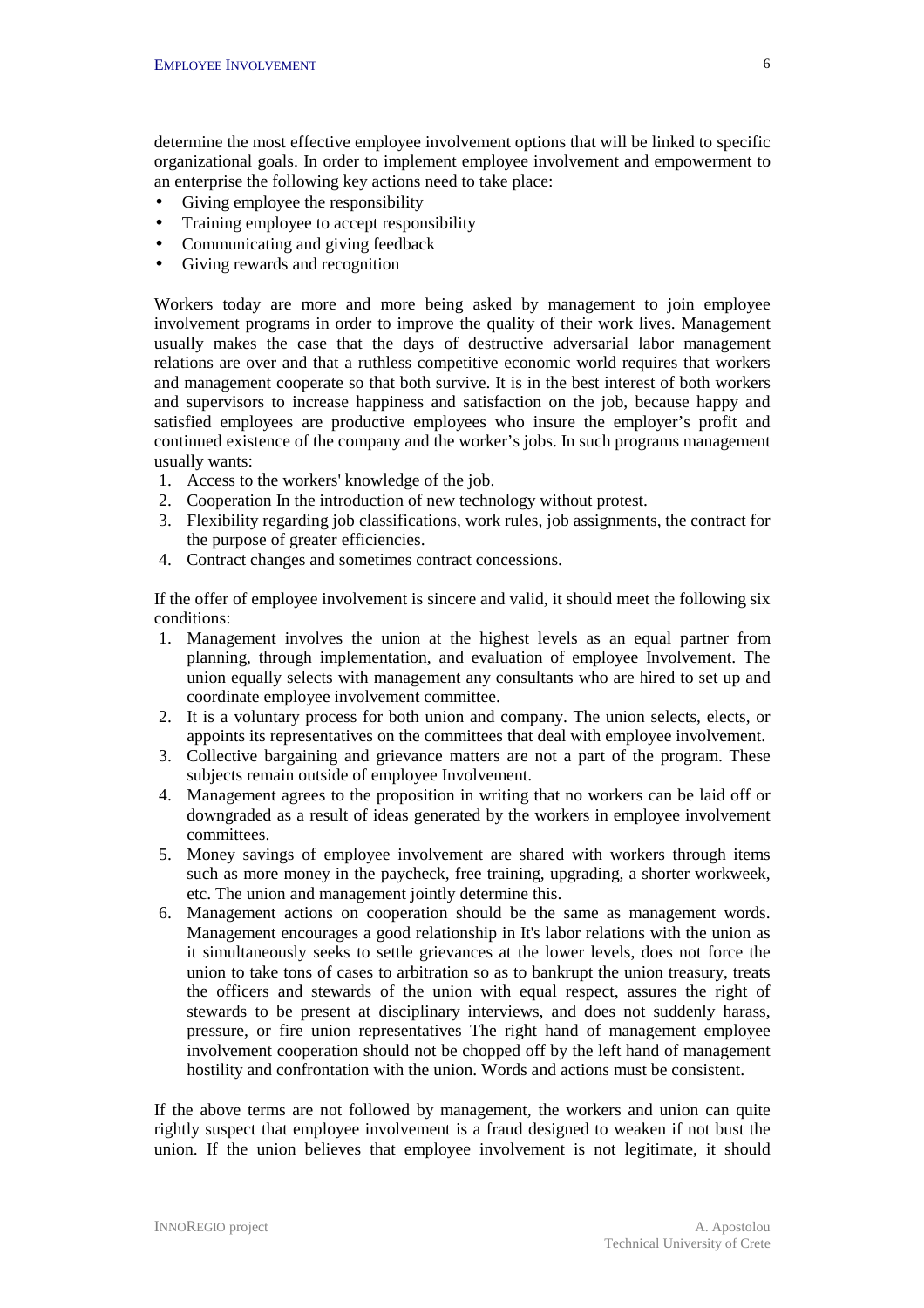demand that management accept the six conditions of Employee Involvement outlined above, or expose this program as phony and urge workers not to participate The union should educate its people, in the words of one national union, that illegitimate employee involvement is "an attempt to create a shop floor structure controlled by management, and pushing management's point of view, aimed at undermining the union steward system and bypassing the union. The ultimate goal is to get rid of the union altogether, or transform it into a totally company union."

### **1.4 Alternative Techniques**

The section examines which business strategy offers the highest returns: **process reengineering**, **total quality management** or **employee involvement**.

**Total Quality Management (TQM)**, focuses on work methods and process control to improve performance.

**Process Re-engineering** employs downsizing (also known as layoffs) to boost efficiency.

**Employee Involvement** focuses on upgrading workers' skills and knowledge to improve efficiency and customer service.

The winner, according to a study of Fortune 1000 firms by Edward Lawler, a professor of management at the University of Southern California, is Employee Involvement. "Each of these three strategies produces an effect but our studies indicate that **Employee Involvement** is stronger driver of financial performance than **TQM** or **Re-engineering**, he said.

Lawler led a USC research team that compared the 1996 fiscal returns of 216 of the big firms on a wide range of financial indicators, from sales and equity to assets and stockholder investment. It was his fourth such study made at three-year intervals since 1987. He found companies that focused heavily on **TQM** had an average return on investment of about 15 percent that was essentially no different from those companies that did not make use of it. Companies that pushed **Re-engineering** had an average return on investment of 15.4 percent compared to 13.4 percent for those in did not. But companies that emphasized **Employee Involvement** had an average return on investment of 19.1 percent, compared with 15.2 percent for those who made little use of it.

**Re-engineering**, Lawler said, " is basically a onetime change. You do it once and it has an impact, but it's not something you can do time after time. You can only downsize so much. You can't downsize your way to growth". In contrast, he said, " **Employee Involvement**, if well implemented, changes the fundamental relationship between individuals and the organization they work for". "It really builds [employees] in as a business partner, so they know more and they do more to make the organizations successful, particularly in industries where the human component is important - most knowledge work, high-tech and many kinds of service industries," Lawler said.

One alternative to **Employee Involvement**, Lawler said, would be for U.S. companies to move to foreign countries " where wages are lower" but workers overseas " would add less value" to the product. "It's hard to find people [in the U.S.] to do low-value jobs and not terribly productive so if you keep it [the work] in the U.S., increasingly the work has to be high value to offset the relatively high wages." And that requires **Employee Involvement**". " We have moved away from " no brain" assembly line work. [Now]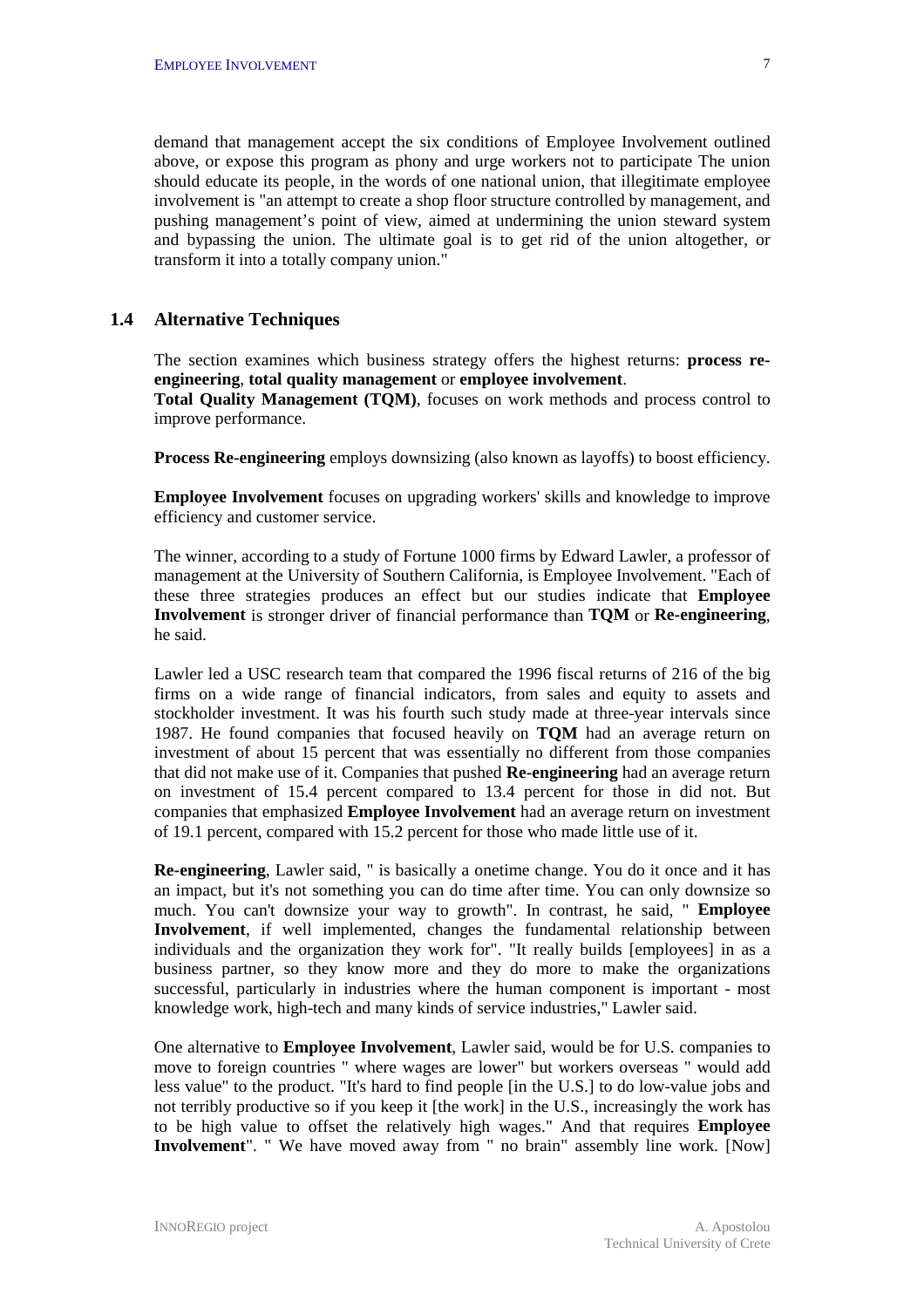Lawler's study also found that **Employee Involvement** "is a long way from being the dominant way in which Fortune 1000 companies are managed". No more than 12 percent of the labor force works in jobs that might be described as high involvement, so " there's definitely a chance for **Employee involvement** to continue to grow. It has not yet reached it's saturation point," he said.

# **1.5 Expected Results / Benefits**

Employee involvement and empowerment approaches aim at enhancing responsibility, increasing authority, and making jobs challenging and interesting to employees, based on their abilities and the needs of the organization. The return on such nominal investments will come in the form of higher levels of employee motivation, creativity, productivity, and commitment.

Companies are chosing to empower people because it makes good business sense. Employees on self-directed work teams perform all the tasks formerly done by managers. Across the world, companies are looking for the best approach to the demands for higher quality, the pressure of increasing global competition, the necessity to be more efficient and productive, and the effects of rapid change. Successful companies believe that the only way to compete is through employees who perform the tasks that produce a product or service:

- are in the best position to ensure and improve its quality
- are best able to lower costs by eliminating waste throughout the process
- are in the best position to speed up their processes by reducing cycle times
- are the ideal agents of change when they are in touch with their processes, trained through education and experience, and empowered to act decisively.

# **PEOPLE FIRST AT SCITOR**

Roger Meade, founder and CEO at Scitor, a company that provides products and services in program management, systems engineering, and customized computer information systems, sees his employees as assets, and he looks out for them. He recognizes that people can get sick so he has instituted unlimited sick leave with no lost wages and no tracking of sick days taken, and there is a company-paid health care plan, along with a \$1,400 fund for each employee for dental and vision care and unreimbursed medical expenses. He recognizes that his employees have children, so new mothers get 12 weeks of paid maternity leave and the option of full or part-time work when they return. Meade understands that job sharing can make sense and that not everyone can be there between 8 a.m. and 5 p.m., so his company has job sharing and flextime and provides benefits to any employees who work at least 17.5 hours per week. He knows his employees like to have fun, so everybody gets tickets for the local's team games, and there are company organized picnics, ski trips, and road rallies. He knows people need to be excited about their company, so he holds an annual fiscal year kick-off meeting in a first-class resort that all employees attend. He pays for transportation, food, and lodging for each employee and his or her guest for the three day affair.

Why is Meade so seemingly lavish with his employees? He says, "Scitor is our people. Our success depends on them. Knowledge resides in their minds and their feet. Too many companies fail to grasp that feet can walk out of the door as easily as they walked in."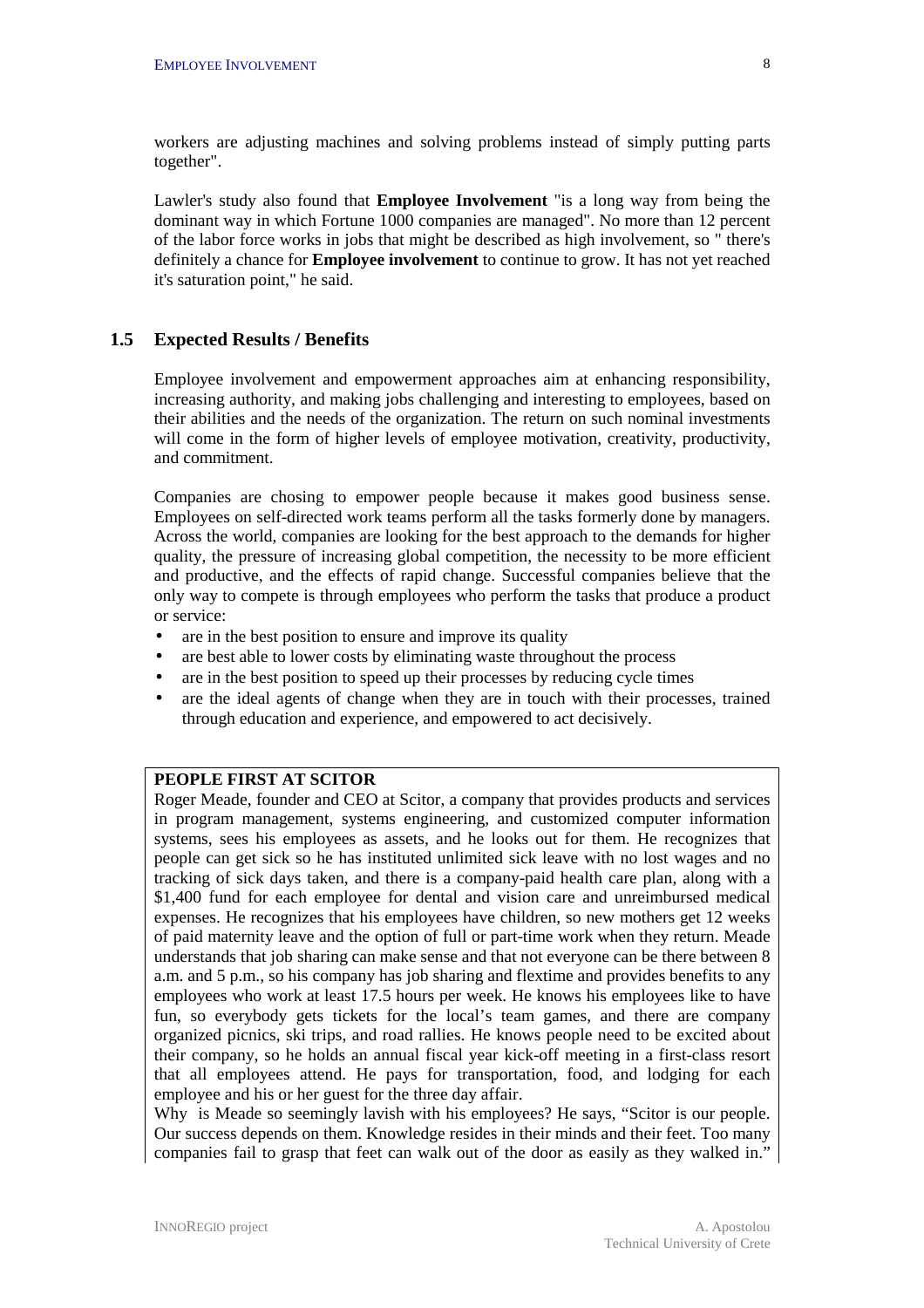Meade sees his programs as investments not costs. He further explains, "People are your resources. Taking care of people's needs is the key to productivity. Every work-family program at Scitor is based upon analysis, not emotion. Our benefits exist because they support our attract-and-retain objectives. It isn't being generous. And it certainly isn't being liberal. It's simple economics."

Scitor has found, for example, that a \$2,400 investment to provide sick-care service for employees' children saves the company \$17,000 in lost customer billings. Meade says, "Everything we do is driven toward increasing our competitiveness and productivity."

Meade's human resource investments seem to be paying off. The company has had 13 years of profitable growth. However, Meade sees this success not as the result of setting some numerical goals and working hard to achieve them. Rather he refuses to set goals for growth or profitability. He explains, "Profits and growth are a byproduct of doing the job right and focusing on customer satisfaction. Satisfy the customers and make them successful, and we'll be successful."

# **1.6 Characteristics of firms and service providers**

Several surveys and benchmarking findings reveal the essential role of consultants in the Emlpoyee Involvement and Empowerment process. Consultants' help and guidance may be extremely beneficial in all stages of this procedure. This is due to the fact that consultants have the following attributes:

- They are objective and immune to internal politics.
- They have followed the process before.
- They bring information and best practices from other companies.
- They are good communication paths between front line workers and customers, and the leaders of the company or organization.

Consultants, besides their beneficial qualities, can also unintentionally create barriers by:

- having the solution being viewed as "theirs" and not "yours"
- taking too strong a lead role and disengaging the organization.

The consultants may play different roles in the Employee Involvement and Empowerment procedure, and this is a matter for the company to decide always taking into account the organizations needs and the specific approach chosen. The role of consultant may be:

- a strong facilitator and experienced practitioner who brings a methodology with them.
- a team member; can be an objective and unbiased contributor to the solution;
- a subject-matter expert with knowledge of performance levels and best practices of similar organizations and processes; able to perform specific tasks for the team.

# **2 APPLICATION**

### **2.1 Where the technique has been applied**

In the following sessions, we will describe how three quality leaders benefit from employee involvement. We will explore how they address these key questions: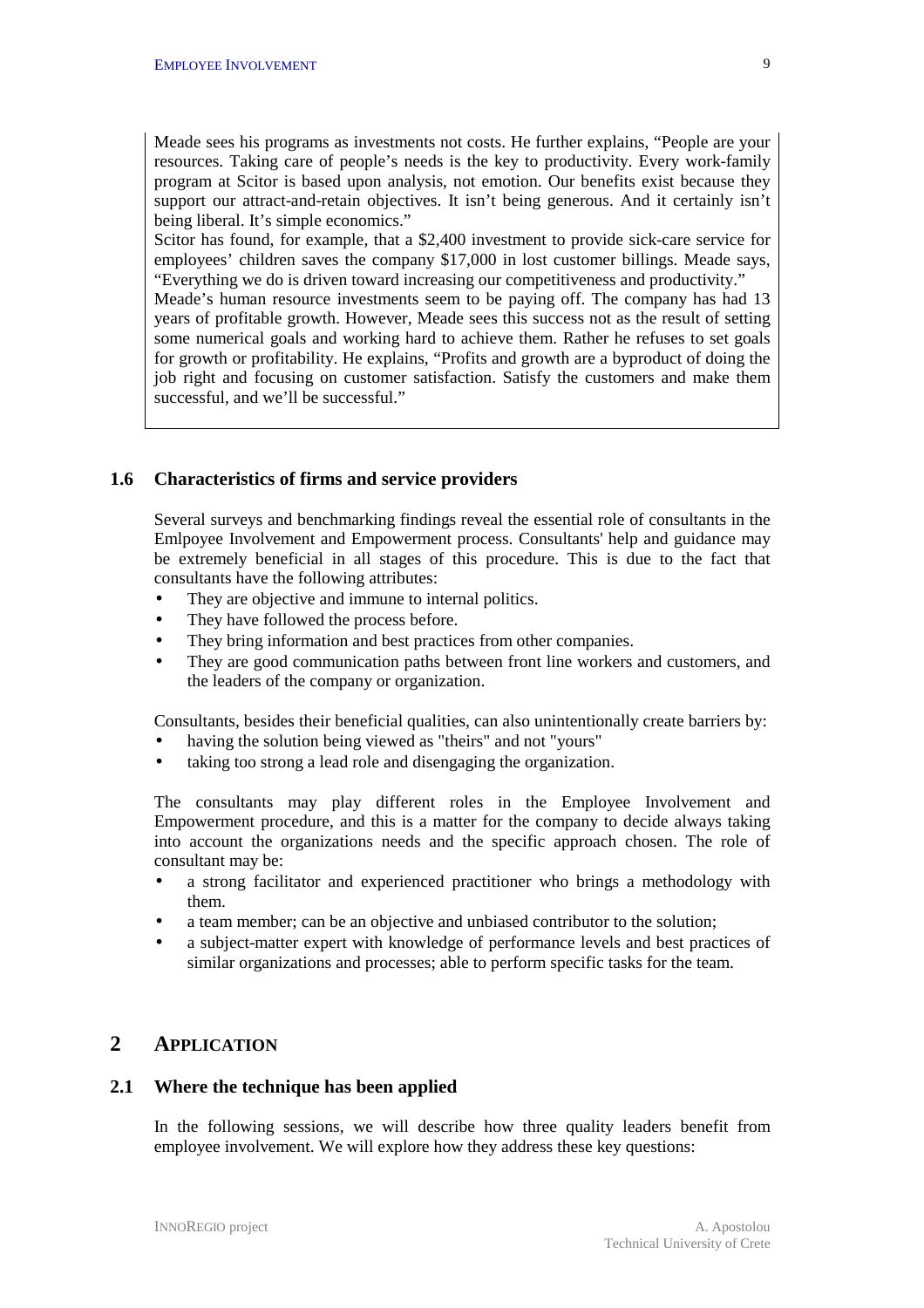- $\triangleright$  How do we get people involved in the quality improvement process?
- $\triangleright$  How do we keep them involved?
- $\triangleright$  How can we use teams to improve?

Employee involvement, like managing quality, touches every other part of the business management model. Here, we will focus on how to initiate and sustain employee involvement. One of the fastest growing methods is through teams, with many companies moving toward self-directed work teams. We will look at how our role models use teams to get the most out of their human resources.

#### **Initiating and Sustaining Employee Involvement at Lyondell**

Lyondell Petrochemical Company produces a wide variety of petrochemicals, including olefins, methanol, polyethylene and polypropylene, and, through an affiliate, refined petroleum products. It has more than 1500 employees at four manufacturing sites in Texas. Its headquarters is in Houston.

In the early 1980s, Atlantic Richfield executive Bob Gower was on a team that suggested lumping together the company's petrochemical and refining operations, which were loosing money, and forming a new company. Atlantic Richfield called the company Lyondell Petrochemical and asked Gower to run it. Choosing to regard as a challenge an organization that had lost a total of \$200 million each year for the past three years, Gower accepted. Serious red ink was not Gower's only problem. The new company had no assets that set it apart from the competition. It had no unique technologies, nor did it enjoy any special advantages in the marketplace. The only way it could differentiate itself, the only way to return to profitability, was to improve productivity. But, as Gower notes, "Morale was low and costs were way too high".

To make matters worse, Lyondell had to build a new management team. "I was told that I could talk into joining me." No doubt Atlantic Richfield's leaders felt pretty safe with such a generous offer, but they did not count on Gower's persuasive powers. He not only pulled together a management team, "but the people who came where risk takers who believed, as I did, that people are the key to a successful turnaround". And Lyondell has succeeded. In 1989, Fortune ranked Lyondell first in sales per employee among all industrial companies in the United States. It earned the same honor again in 1990 and 1991. It received Baldrige site visits in 1991 and 1992. And in 1993, it was identified as one of the 100 best companies to work for in the United States. The key to Lyondell's success has been employee involvement.

Employee involvement begins with a change in management's attitude. Lyondell's leaders turned to employee involvement because they knew Lyondell would have continued to lose money without it, and because they believed that most people want to do their jobs well, are proud of their work, have valuable ideas to share, and want responsibility.

# *The Process of Empowerment*

Empowerment at Lyondell begins with:

- $\triangleright$  A willingness by managers and supervisors to give others responsibility.
- $\triangleright$  Training supervisors and employees in how to delegate and accept responsibility.
- $\triangleright$  Communication and feedback to tell people how they are doing.
- $\triangleright$  Reward and recognition.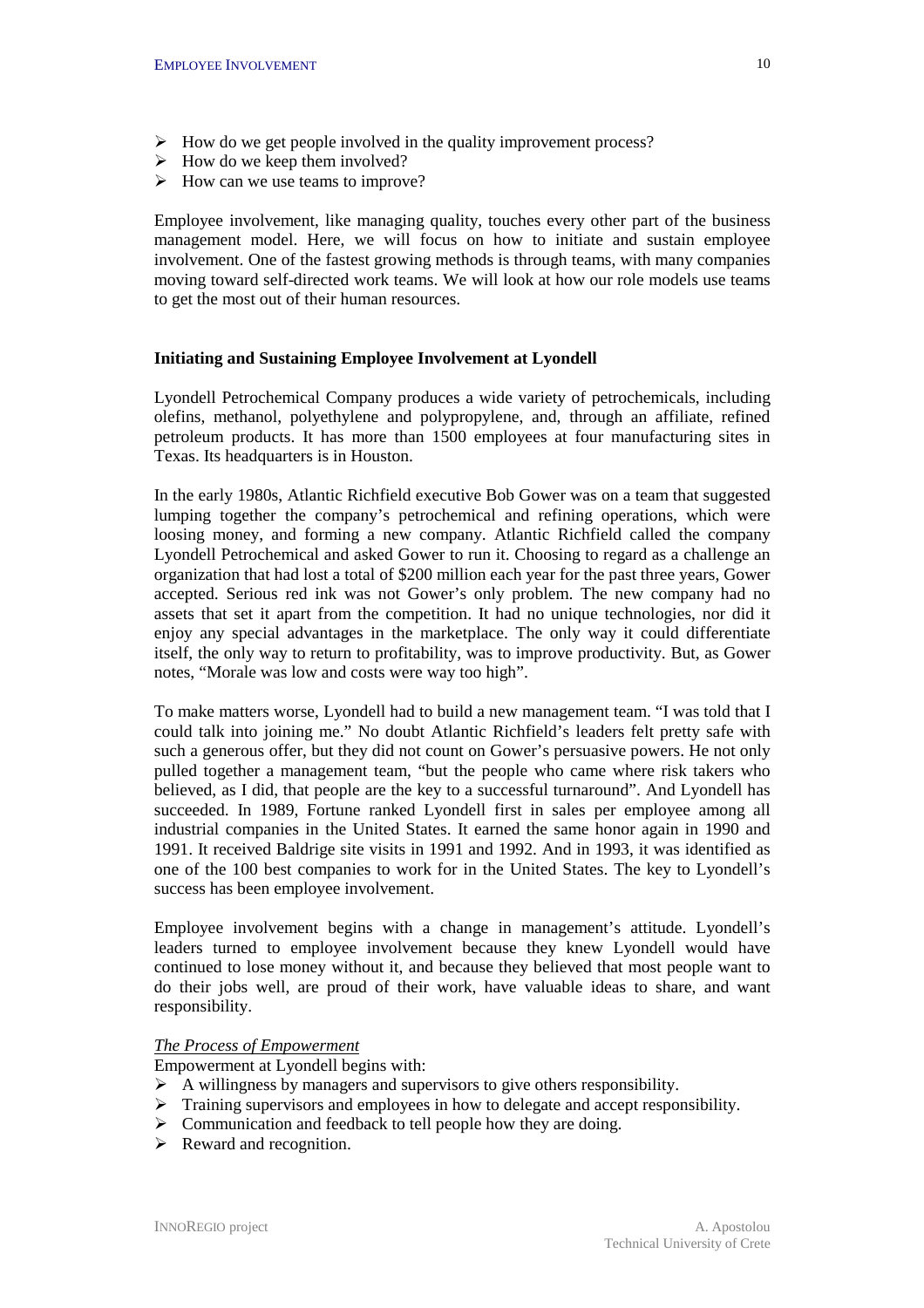#### *Giving Employees Responsibility*

Here's how they do it. Lyondell helps its managers and supervisors turn over responsibility through a two-day training course called "Managing the Lyondell Way". The course identifies ten key management behaviors that Lyondell Values:

- 1. Low-cost production
- 2. Quality
- 3. Entrepreneuship and innovation
- 4. Action orientation
- 5. Recognition that people are the difference
- 6. Responsibility and accountability in all jobs
- 7. Teamwork
- 8. Communication
- 9. Safety of people
- 10. Social responsibility and ethics

The course covers what to communicate for each behavior, what actions to take, and how to follow up and monitor progress. Many of the actions encourage employee involvement. For example, one of the quality actions "involves employees in achieving and improving quality performance". For entrepreneurship and innovation, managers are told to "encourage others to use sound, creative though and action that can lead to innovations". For people are the difference, managers must "assure that people understand their responsibility to make the greatest, most positive difference they can".

The behaviors and actions overlap, forming a cultral web that defines continuous improvement for Lyondell. "One of the greatest strengths of 'Managing the Lyondell Way' is integration. It works as a whole," says David Lindsay, manager of Purchasing and quality.

#### *Training Employee to Accept Responsibility*

This second part of empowerment at Lyondell is often overlooked in a company's eagerness to empower. Managers soon discover that most people lack the skills or experience they need to take responsibility, make decisions, and act confidently. People need to be trained in their new roles, given opportunities to succeed, and encouraged. The transition will be faster for some than others; a few will never make it. When you become empowered, you get additional responsibility, and some people don't want that.

#### *Communicating and Giving Feedback*

Lyondell provides feedback, the third part of empowerment, frequently and in a variety of ways. Teams are given feedback at every meeting. Each team has a management sponsor who provides support and advice. Managers and supervisors are trained in giving feedback during the "Managing the Lyondell Way" course. Teams make presentations on their progress, and management offers on-the-spot feedback. All these opportunities and more are encouraged as integral to continuous improvement.

#### *Giving Rewards and Recognition*

Lyondell ties its rewards and recognition, the fourth part of empowerment, to the behaviors identified in "Managing the Lyondell Way". In place of annual performance reviews, employees participate in more frequent dialogue sessions with their supervisors. The sessions focus on linking employee activities to the company's results. Employee contributions to Lyondell's quality and performance objectives are honored in a host of recognition programs.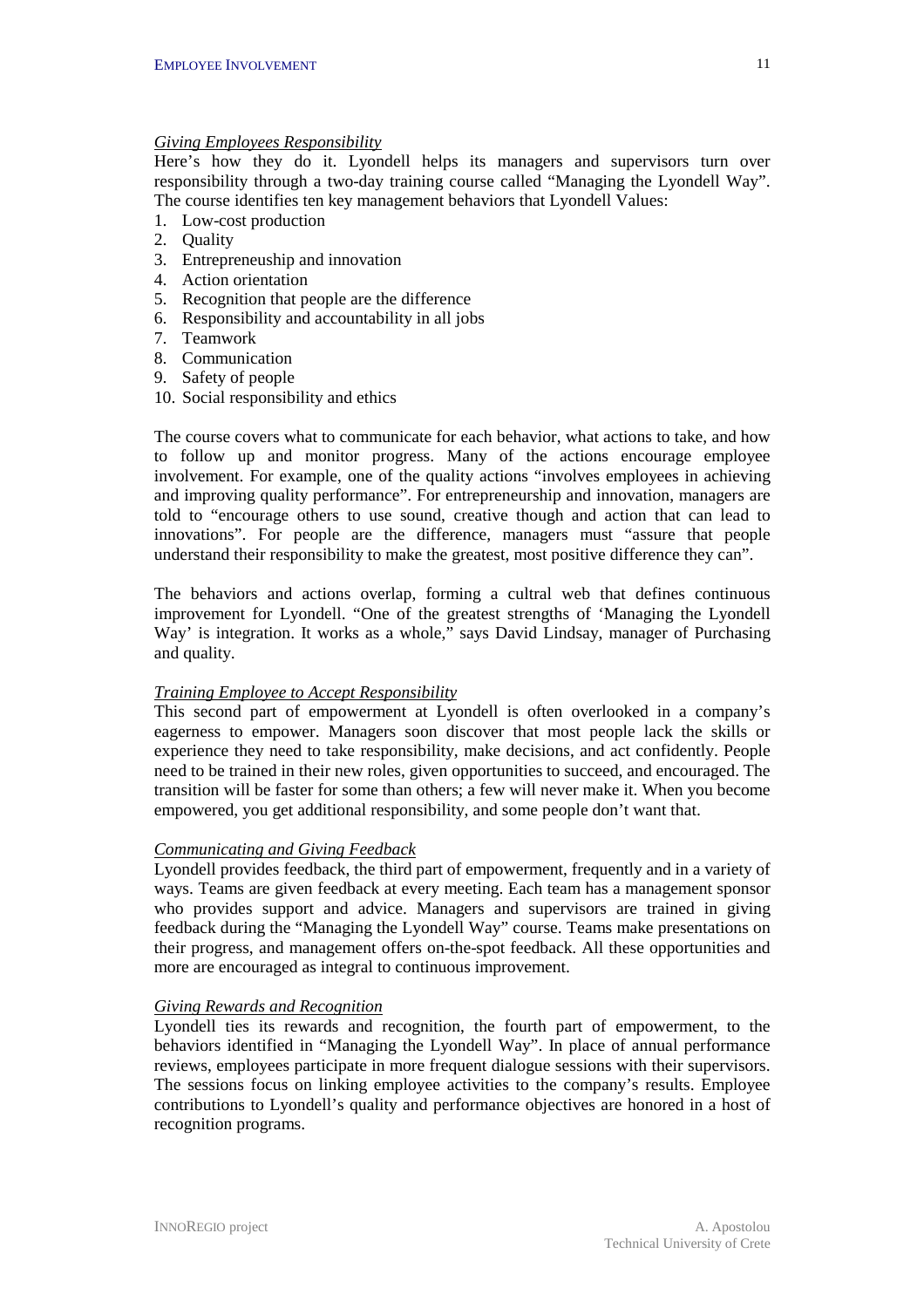#### **Empowerment at AT&T Consumer Market Division**

AT&T Consumer Market Division (CMD) provides long-distance communications services to primarily residential customers, numbering more than 80 million. The largest unit of AT&T, has 75 million daily transactions with customers, more than 90 percent of whom rate the overall quality of CMD's services as good or excellent. CMD's headquarters is in New Jersey. The division employs approximately 44000 employees. CMD won the Baldridge Award in 1994 as AT&T Consumer Communications Services.

With operations and field personnel scattered across US, AT&T CMD needed a way to encourage individual initiative and self-directed responsibility without compromising the integrity of its communication network. CMD accomplished this delicate task through six interconnected approaches:

- 1. Common Bond
- 2. Ask Questions
- 3. Process Management Teams
- 4. Quality Improvement Teams
- 5. Corrective and Preventive Action System
- 6. Communication

Common Bond is AT&T's statement of values, created in 1992. The company relied heavily on internal focus groups and external expertise to develop a fundamental slate of values that could drive behaviors. AT&T's Common Bond is:

- *We commit to these values to guide our decisions and behavior:*
- !"*Respect for individuals*
- !"*Dedication to helping customers*
- !"*Highest standards of integrity*
- !"*Innovation Teamwork*

To internalize these values, AT&T conducted employee focus groups to talk about what the values meant to them and how the values could guide their decisions and behavior. Leadership teams were asked to talk to their people about what the values meant to them. The Common Bond was published and widely distributed throughout the organization. But the real test was: Does it make a difference in how people act? Will they use it in their daily work? The values have really become embedded in the organizations, but it wasn't that way in the beginning. Now it's not unusual at meetings to hear someone say, "In the spirit of Common Bond, I think we need to consider another viewpoint.

While the Common Bond became CMD's common language, the "Ask Questions" program provided more specific guidance. An organization cannot empower employees to take initiative without guidelines about acceptable and unacceptable actions. In CMD's case, technicians could easily create problems in the network just by working on things. To help prevent this from happening, CMD created a program for employees to ask themselves questions in eight areas. The questions include:

- $\triangleright$  Why am I doing this?
- $\blacktriangleright$  Have I notified everybody directly affected by this work?
- $\triangleright$  Can I prevent or control service interruptions?
- $\triangleright$  Is this the right time for the work?
- $\triangleright$  Have I been trained or am I qualified to do this work?

As with the Common Bond values, CMD has internalized the Ask Questions program in a variety of ways, but the most effective has been its real-life application.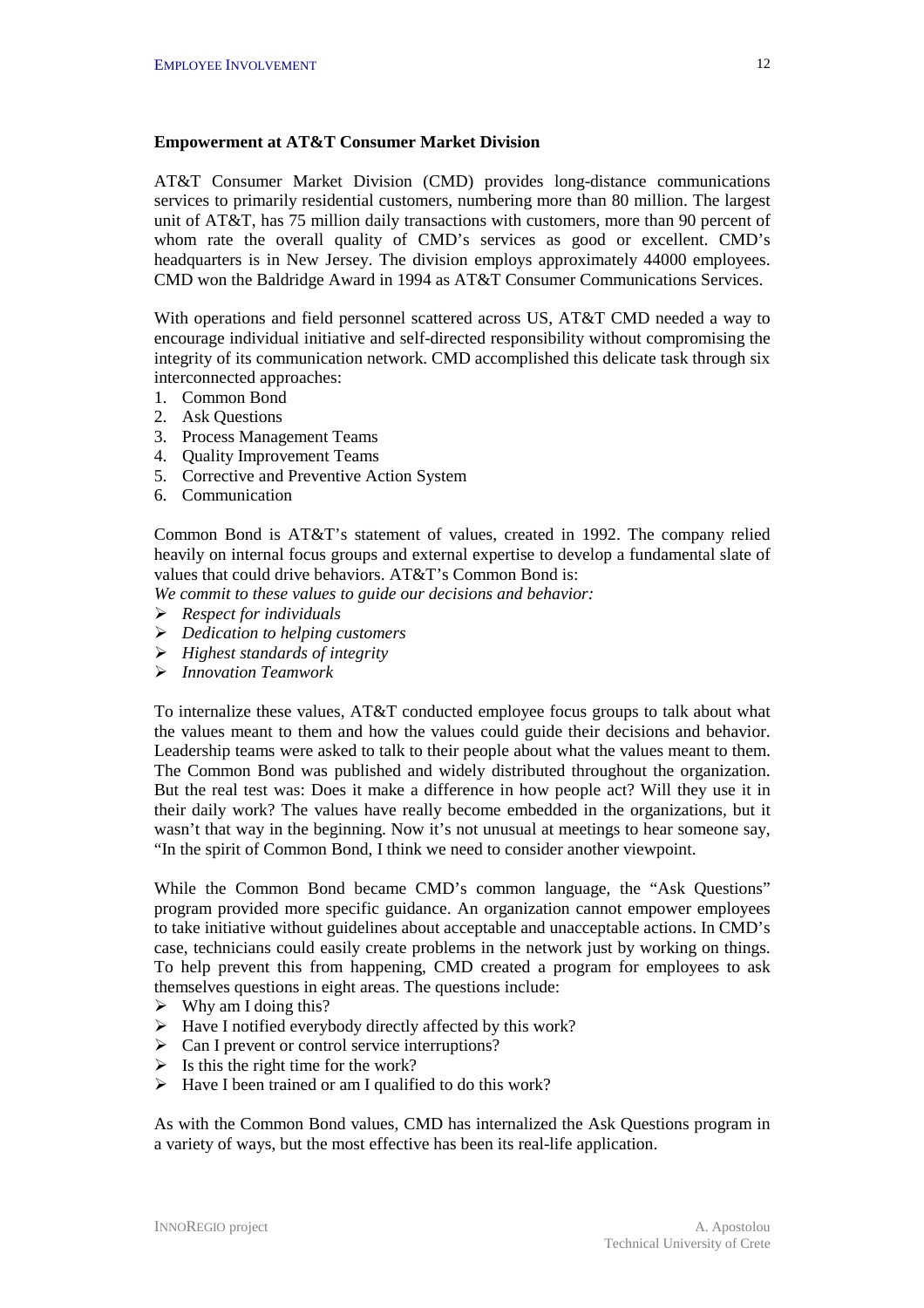By remaining true to Common Bond and Ask Questions, CMD has created a culture in which employees understand how they are expected to behave without being told exactly what to do in every situation. The shared vision provided by Common Bond and the guidelines inhered in Ask Questions allow CMD to give employees the freedom and responsibility to do their jobs to the best of their ability. Employees do this by managing their processes. There are six fundamental processes at the top of the organization, which then break down into roughly 50 sub-processes. Some of those sub-processes are further subdivided. There exist around 125 Process Management Teams (PMTs) in place to continuously examine our key processes, identify metrics, make sure the metrics are aligned with customer expectations, and do continuous improvement.

PMTs are ongoing and continuous. Membership rotates, drawing on people who are involved in the work of the process. When a PMT identifies an area for improvement, launches a Quality Improvement Team that typically includes members of the PMT plus others in the organization. The Quality Improvement Team addresses the area to improve, which may take a couple of meetings or several months, after which the team is disbanded. Employees who identify opportunities for improvement are encouraged to use the Corrective and Preventive Action System to elevate the issue. Local issues are handled locally, but if the issue affects the network, it typically goes to a PMT.

As organizations get flatter by empowering frontline people to take more responsibility, their needs for communication change. The process of moving information must also be analyzed and improved, if that information is to reach the right people when they need it. CMD communicates through focus groups, training, newsletters, work instructions, and other formal methods. Involvement in PMTs and Quality Improvement Teams also helps communicate the vision and policies of the organization. CMD has an internal video broadcast network to keep technicians up-to-date, and is currently equipping technicians with laptop computers for the same purpose. All these means of communication supplement the informal methods that help define a culture. Based on CMD's high customer satisfaction, the strength of its management system, and the shared vision of its employees, CMD's culture reflects a Common Bond.

### **ADAC's Teamwork Approach**

ADAC Laboratories designs, manufactures, markets, and supports products for nuclearmedicine imaging, radiation-therapy planning, and managing health care information. ADAC has installed about 5000 systems at more than 2500 hospitals, clinics, and other sites around the world. Most of ADAC's 700 employees are based at its corporate headquarters and production facility in California, or at offices in Houston. ADAC won the Baldrige Award in 1996.

At ADAC, most workers participate on highly empowered function and/or process teams, and all manufacturing employees are members of self-directed work teams. Throughout the course of a year, every ADAC employee is on at least one team.

Self-directed work teams are, typically, groups of 4 to 25 people, drawn from within a function or department, who work with a high degree of autonomy to produce a complete component or to perform a particular service. The concept of self-directed work teams was introduced in the mid-1920s and more thoroughly developed in the late 1950s. The Japanese have been leaders in institutionalizing the concept, having learned about it from IBM. In 1984, Toyota had 5800 self-directed work teams.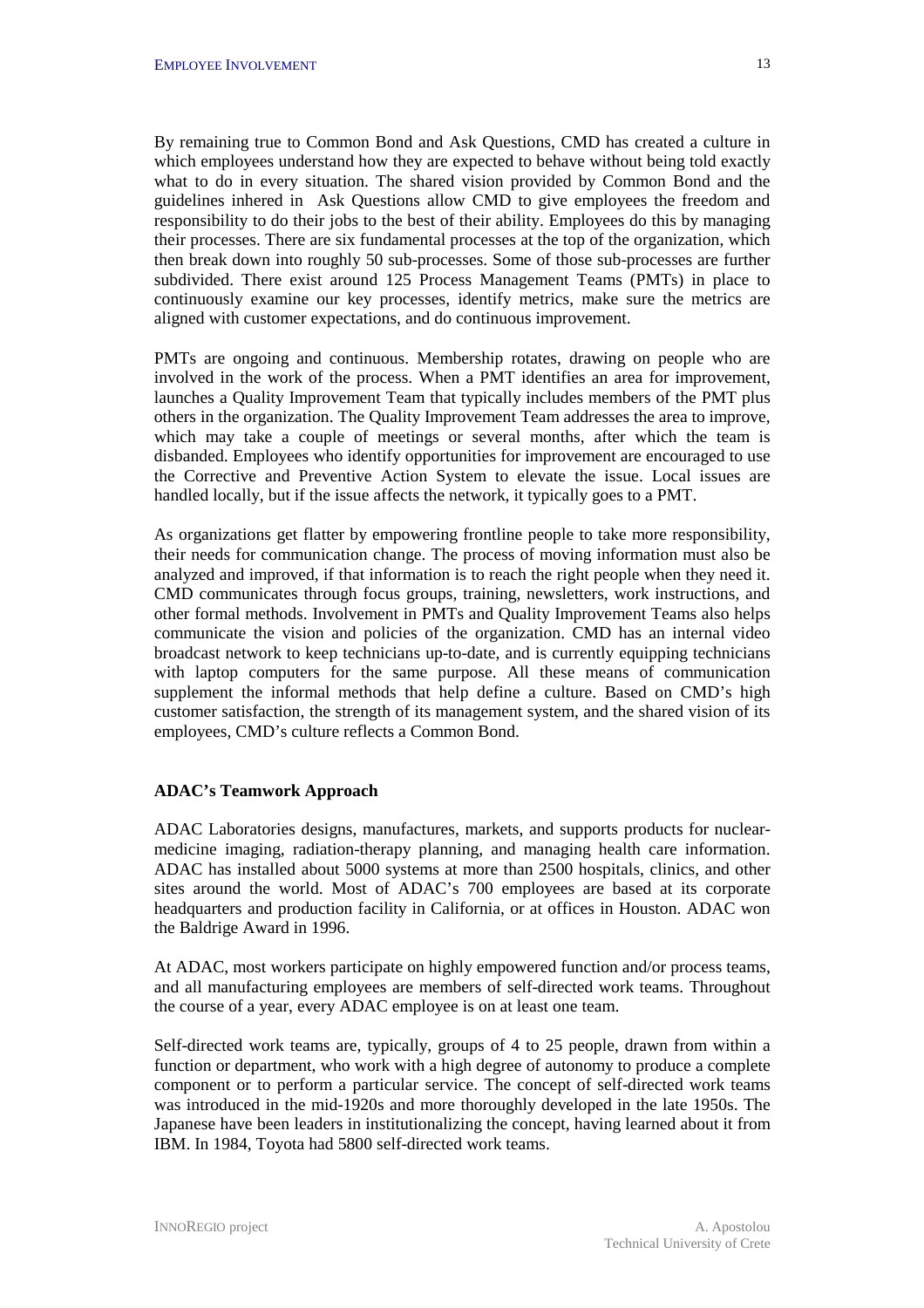The members of self-directed work teams are typically cross-trained to perform most or all of the jobs in the team's area. They monitor quality, schedule work, control costs, plan, hire, interact with customers and vendors, and handle discipline. Most members need extensive training and encouragement to handle such a wide range of activities.

ADAC's function teams focus on a specific function, such as accounts payable; the process teams encompass many functions. Any manager at any level can form a process team. The only stipulation is that the team must address a strategic need or imperative. As with AT&T Consumer Markets Division, ADAC makes sure employees know which direction their actions should take. Methods of communication include:

- $\triangleright$  The company's planning meetings, which feature discussions of all areas of the business are open to all employees. Employees come to meetings that interest them. The meetings take place over four days, every quarter.
- $\triangleright$  Weekly customer quality meetings, also open to all employees, include a review of large amounts of data on how things are going at ADAC's sites.
- $\triangleright$  An operational data and performance meeting, where the focus is internal, is also open to employees and enjoys the same levels of participation.
- $\triangleright$  Quarterly all-employee meetings focus on the state of the company, including current financial information.

The effectiveness of ADAC's efforts to empower its employees is measurable: from 1990 to 1995 company revenues nearly tripled; defect rates fell by 40 percent; customer retention rates have risen from 70 percent in 1990 to 93 percent in 1995.

# **2.2 Types of firms / organizations concerned**

Whether we refer to a company in the hospitality industry, a government agency in the public sector or any other type of organization, when looking for opportunities to enhance operational performance, there usually is no need to look any further than the people who know the operations best, the employees of the organization. They truly represent the organization's most valuable asset. And, therefore, they also are among its most important customers. Any organization that ignores, or is non-responsive, to the needs of its most important customers, has, in effect, pulled the plug on its own life support system. In this sense, employee involvement and empowerment could be applied to all firms (manufacturing, retailers, services, etc) and public organizations as well.

### **2.3 Duration and Implementation cost**

The Employee Involvement and Empowerment technique is an ongoing process that never ends. Because Employee Involvement is a management tool, anyone can use it without major changes in any kind of an organization. It requires the same changes in attitude and in culture as all the other management tools and techniques used in Total Quality Management. The only prerequisite is that the organization must have educated people that can use the technique, and in most cases there is a need for some consultants work at the first steps. There is no need for additional equipment.

Finally, the only major cost associating with the implementation of the technique is the cost for the training of employees to use the new technique.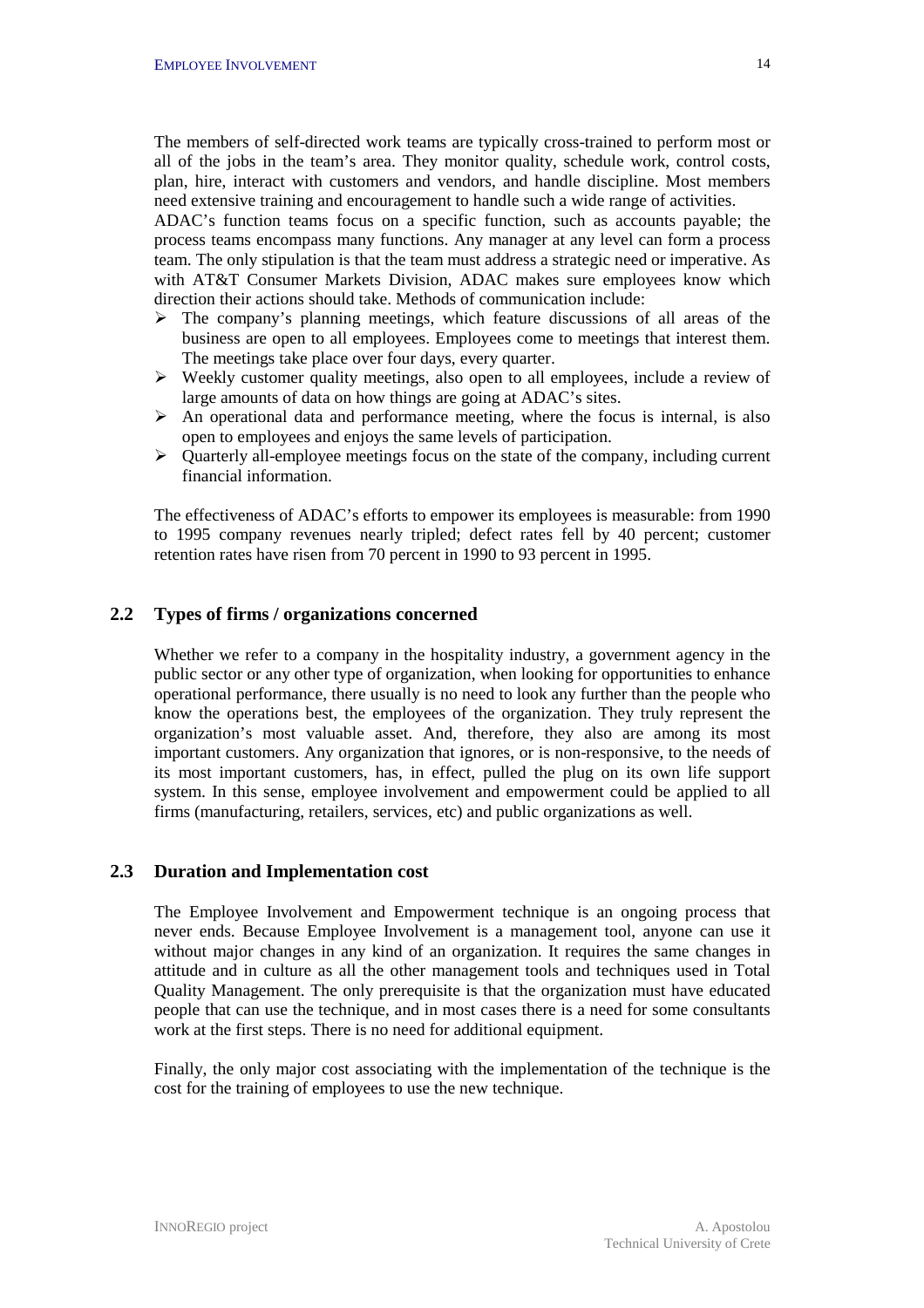### **2.4 European Organizations supporting the implementation of the technique**

The **E**uropean **F**oundation for **Q**uality **M**anagement (EFQM) was founded in 1988 by the Presidents of 14 major European companies, with the endorsement of the European Commission. The present membership is in excess of 600 organisations ranging from major multinationals and important national companies to research institutes in prominent European universities.

EFOM's mission is:

- to stimulate and assist organisations throughout Europe to participate in improvement activities leading ultimately to excellence in customer satisfaction, employee satisfaction, impact on society and business results; and
- to support the managers of European organisations in accelerating the process of making Total Quality Management a decisive factor for achieving global competitive advantage.

Increasingly, organisations in Europe accept that Total Quality Management is a way of managing activities to gain efficiency, effectiveness and competitive advantage thereby ensuring longer term success - meeting the needs of their customers, employees, financial and other stakeholders and the community at large.

The implementation of Total Quality Management programmes can achieve significant benefits such as increased efficiency, reduced costs and greater satisfaction, all leading to better business results.

The EFQM (Annex) has a key role to play in enhancing the effectiveness and efficiency of European organisations by reinforcing the importance of quality in all aspects of their activities and stimulating and assisting the development of quality improvement.

# **3 IMPLEMENTATION PROCEDURES**

### **3.1 Steps / Phases**

Successful employee involvement requires leaders/managers to: Initiate and maintain the process of involvement & provide access to resources that people need in order to contribute. It is only when involvement is practiced effectively that human commitment and creativity will fuel process improvement.

### **Facilitating Employee Involvement**

Most managers want to have their employees involved in improving the business, or at least to be an active participant in helping the business meet its objectives. In many organizations, however, this is not true for all employees. In every organization it's possible to identify people who make things happen, and others who are along for the ride. It's possible to identify people who are well suited for the work they are doing, and who enjoy their work, and others who seem to enjoy their work less, and perhaps are not so well suited for it. Facilitating employee involvement requires recognizing the value of each individual, understanding human motivations, assigning people to positions in which they can be successful, and listening to employees.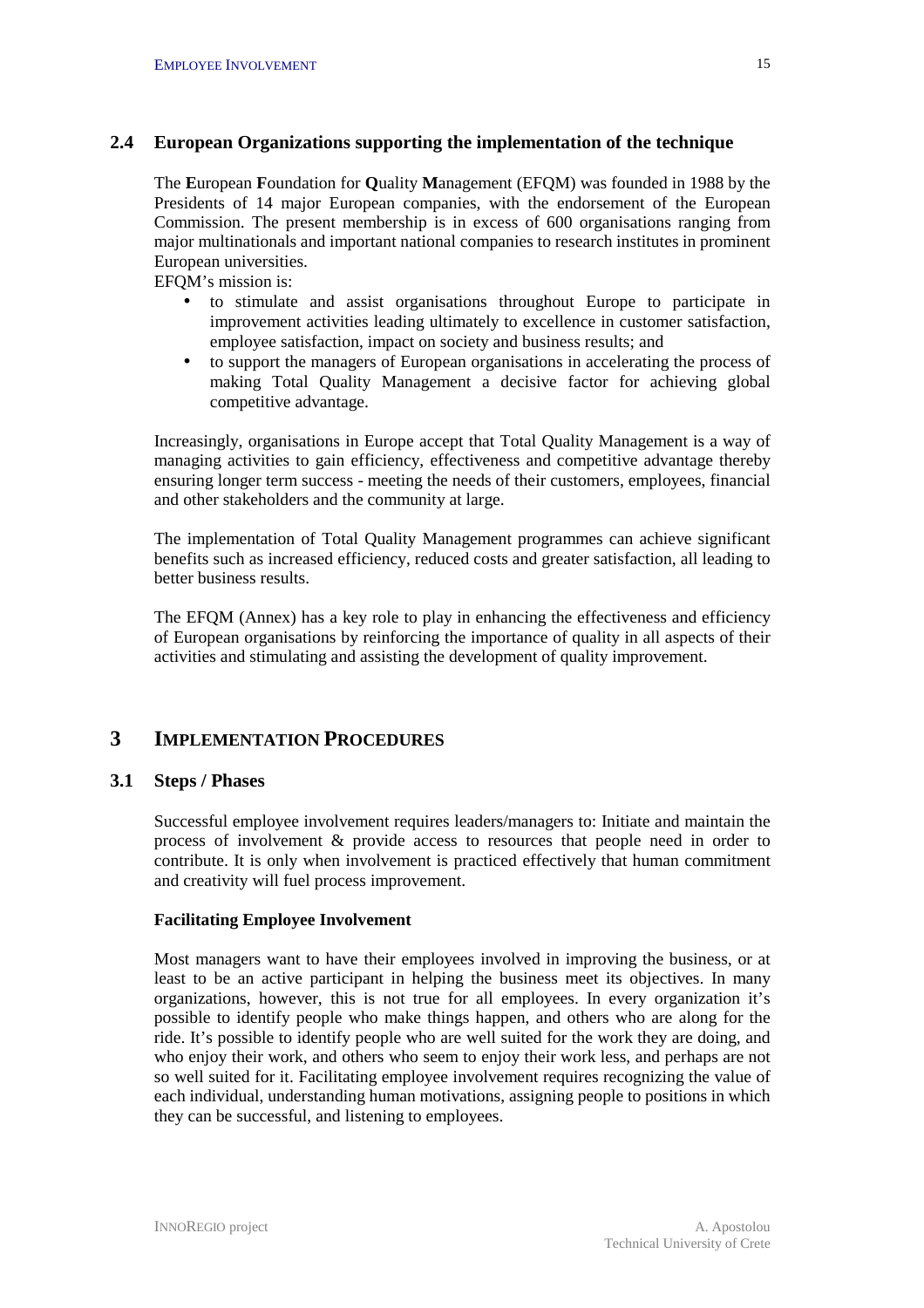One of the most important tasks faced by any management team is motivating it's organization's members. Understanding what it takes to motivate people is an important element of empowerment. Understanding motivation is not simple. We all have different motivations. The situation is complicated due to lack of simple answers defining what motivates people.

Several models describe human motivation. The two that come closest to modeling human behaviors are Maslow's hierarchy of needs and McClelland's more contemporary model for describing motivation. What these theories mean is that we empower people for a purpose, and this purpose is to allow them to do their jobs in a more efficient, higher quality, and, hopefully, more enjoyable manner. To implement TQM through employee involvement and empowerment, one has to recognize the individual motivations and create an environment that allows individuals to satisfy these motivations.

### **Listening: A Basic Involvement Tool**

Listening is one of the most effective tools managers can use to promote employee involvement. This may sound trivial, but it is not. Listening to human being is a powerful involvement tool. It helps the speaker feel that the person listening wants to understand what the speaker has to say. It encourages people to open up, and to become involved. If no one listens, people won't become involved, because they will recognize that no one values their opinions.

Most techniques for effective listening are really no more than common sense and good manners. The first, and perhaps most obvious, is to listen. When someone is speaking, listeners should refrain from speaking. Imagine what would happen if a manager asked an employee for an opinion on something, and as soon as the employee started to speak, the manager jumped in and explained the "real" problem and what needed to be done to fix it. When this occurs, in one act management is simultaneously telling the employee that his or her opinion is valueless, management has all the answers, and no one really cares what the employee thinks.

The next step in good listening is to ask questions, but to do so in a non-threatening and open - ended manner. Suppose a work center is producing an unacceptably high number of non-conforming parts. One approach to soliciting employee input in such a situation is to ask the employees, "What kind of tools do you need to make your job easier?". This is a good approach, as it does no hammer the employees for producing non-conforming materials, it clearly conveys management commitment to support the work center with whatever it needs to continuously improve, and it induces the employees to start speaking up about needed improvements. Another approach, and one that should be avoided, is to ask, "What are you doing wrong? Why are you making so many non-conforming parts?". This sort of negative questioning is threatening, and few of us are eager to share what we are doing "wrong" with management.

It is also a good idea to ask questions from time to time when employees are explaining their ideas for improving an operation to assure that you understand what they are saying. Another topic has to do with taking notes. There are two schools of thought here. Notetaking can be an intimidating thing, it tends to make the dialogue more "official", and for that reason, it may inhibit the speaker. In the other hand, it further reinforces commitment to fully understanding what the employees have to say.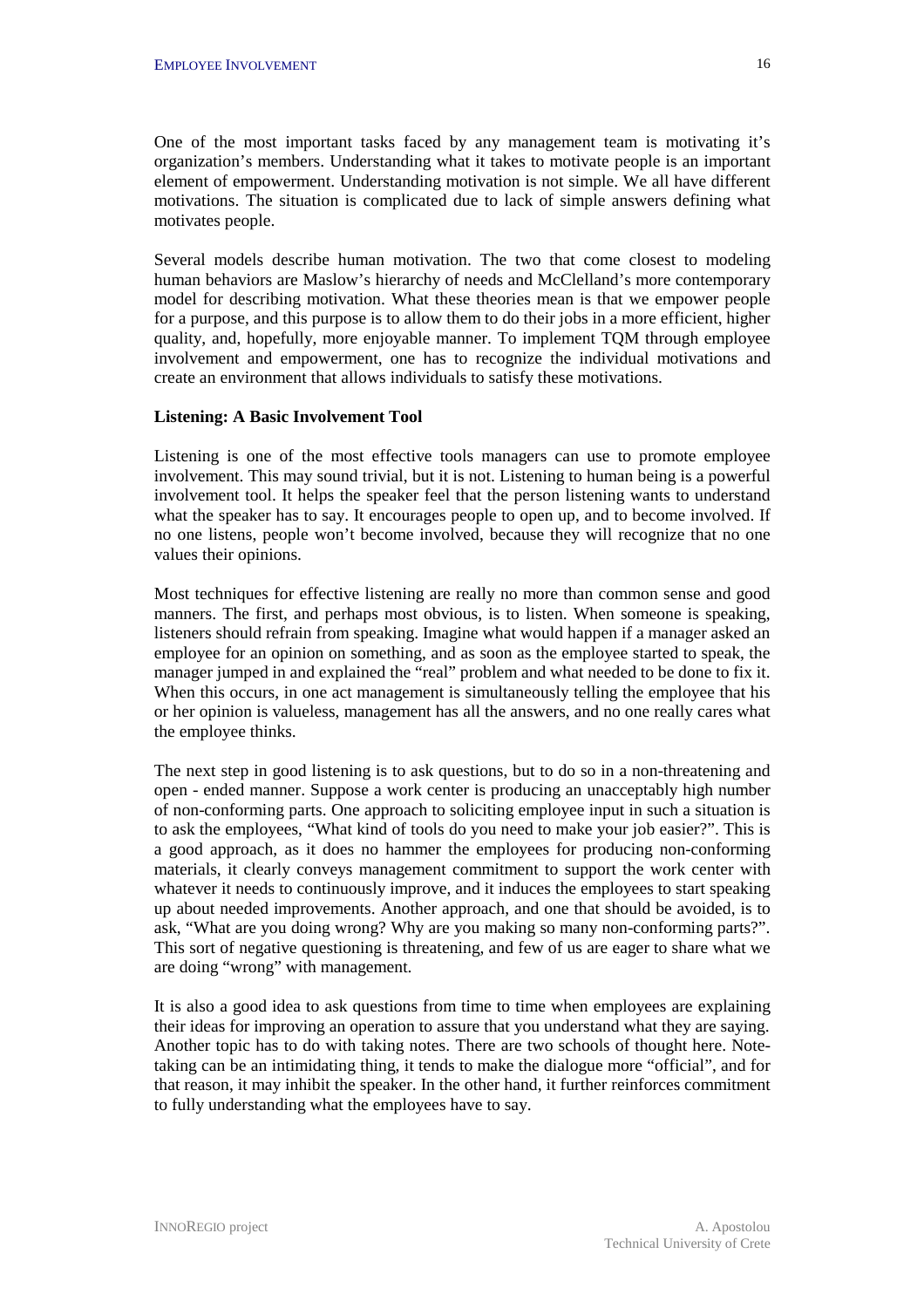Last aspect on listening has to do with summarizing what you think you have heard. This will help make sure you have heard what the employee has to say and gives the employee an opportunity to correct any misperceptions on your part.

#### **Suggestion Programs: Another Involvement Tool**

Many organizations use formal suggestion programs with varying degrees of success as a tool to facilitate listening to employee suggestions. The format for these programs usually involves suggestion boxes and forms throughout the facility, with periodic management review of suggestions and feedback to the people making the suggestions. Many companies have also incentivized the process, offering cash or other awards for approved cost reduction or quality improvement suggestions.

A suggestion program, however, is no substitute for listening directly to employees about their ideas for improvements. It's one thing to put up a few suggestion boxes and hope for input. It's quite another to actively and directly solicit input from employees.

#### **Life after Listening: What Comes Next?**

The most important element of listening to employees, either through formal suggestion programs or simply meeting with employees to hear their suggestions, is following up on every suggestion and improvement recommendation. Not every suggestion will be implemented, but all should be answered. The simple act of listening to employees raises their expectations for improvement. Listening and then failing to provide feedback on the status of a suggestion or improvement idea is probably worse than not listening at all. If managers don't listen, employees will only suspect that management doesn't value their ideas. If managers listen and then fail to provide any feedback, the suspicion will be confirmed.

Sometimes managers are afraid to provide a negative response to an employee recommendation. It has been observed that most employees are not offended by a rejection of their suggestions if the idea is not feasible, the reasons for the rejection are explained, and the explanation is offered in a constructive and appreciative manner. Facilitating employee involvement requires all the topics discussed above, plus willingness for management to cede some of its authority to subordinates.

### **Employee Involvement in Continuous Process Improvements**

The first step in eliminating variations is to get information about problems: what they are and where they are. It has been mentioned that because of their familiarity with the transformation process, shop floor employees can almost always identify causes for assignable variation and determine how to eliminate those problems. The important question, though, is what employees do with the information they collect. If this information is utilized properly, it can contribute significantly to the firm's continuous improvement efforts. For example, Toyota, rather than hiring outside consultants to improve its production process, relies heavily on its employees to devise ways of doing jobs more efficiently. In 1990 employee groups reduced total production time by 30 seconds per car while sustaining a high level of quality.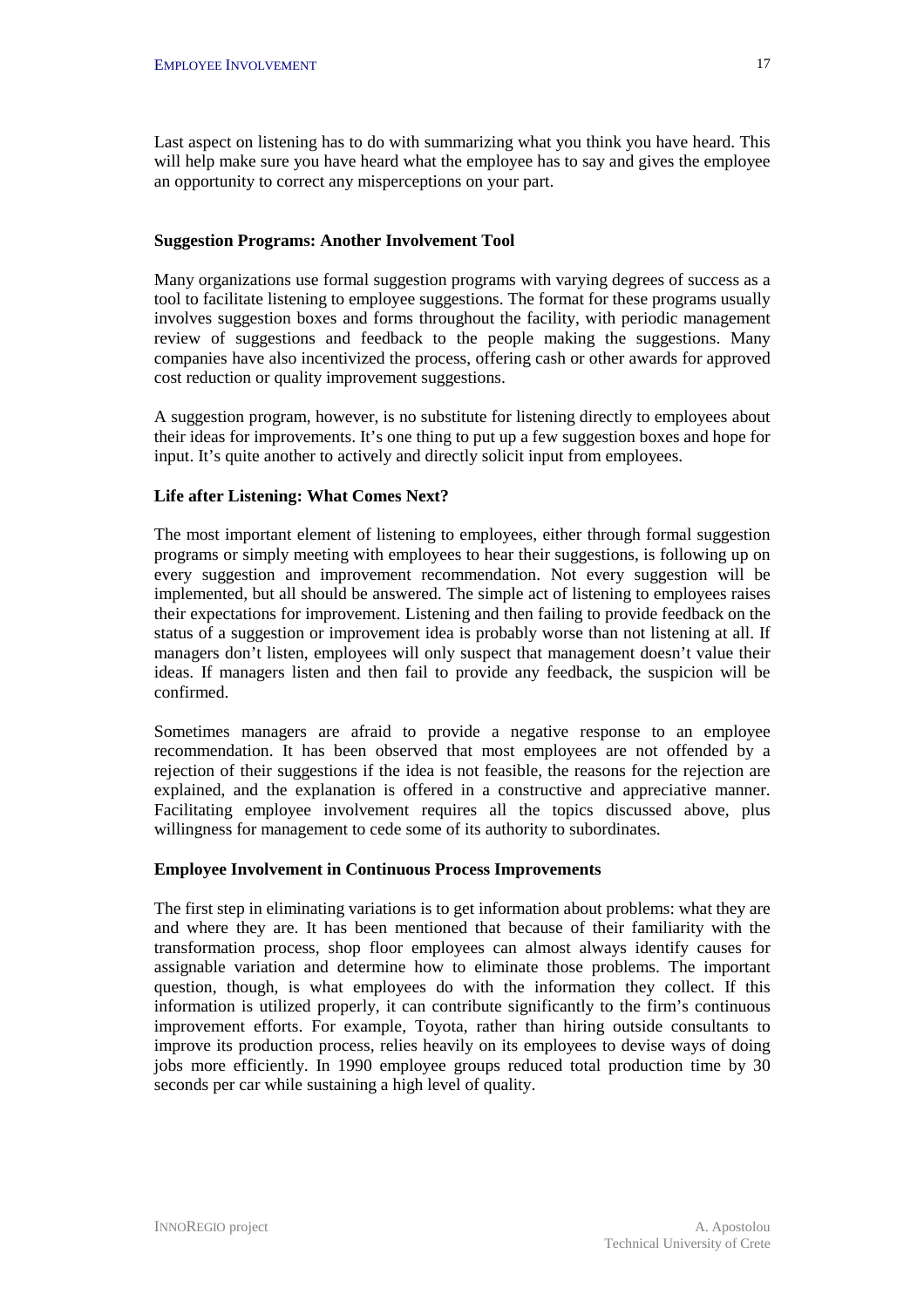### **Giving people the change to sparkle**

Oral-B Laboratories Ireland has developed into a world-class manufacturer by releasing the potential of its employees. Achieving world-class manufacturing (WCM) status is all very well, but what exactly does it mean? At its simplest, WCM is a collection of techniques which contribute significantly to the performance of an organization. At Oral-B, we define a WCM as a learning organization that achieves total quality through "employee energizing".

A self-learning culture has to find ways to use learning processes to promote lateral thinking and so mobilize employees' creative potential. The results of learning are seen in continuous improvements in process efficiencies. One of our more striking examples is the way in which a project team translated lateral thinking into a new product, Ultrafloss, which was launched worldwide. This "brushy" floss is produced by a machine originally designed for a totally different purpose. We may not have an R&D department, but we do have bright people prepared to work hard.

Our efforts to build a learning organization have been directed towards stimulating a key set of responses, illustrated by this cycle:

#### **Looking > Seeing > Caring > Doing**

Oral-B Ireland's success did not happen overnight. Since the first day of operation, quality awareness was instilled in our working systems, and we have since succeeded in taking quality for granted. Quality awareness is achieved when employees progress from simply looking at a product or process to actually seeing it, then caring enough to do something to improve it. Success means better product quality, better work ethics and greater employee commitment to improved customer service.

A WCM organization involves employees in their own work process, and devolves responsibility for its quality to them. In doing so, it assumes a distinct personality. Employees identify with this "corporate personality" and recognize themselves as being part of it. This greatly enhances the changes of achieving corporate goals. We have moved beyond employee involvement - our goal is employee energizing. The key elements are removing barriers, enacting action learning, energizing employees and focusing on response times. We recognize that the energy employees put into their job is related to strength of needs, the level of expectancy and the relationship between effort and the final result.

To ensure the successful implementation of WCM, essential foundation stones must be laid to support the learning infrastructure. Organizations must understand where they are and where they want to be. These need to enunciate values which inspire pride in one's work and release individual talents. They must be communicated in such a way that their meaning is relevant and inspiring for all employees, and there must be evidence of a movement towards the mission statement's objectives by the organization. We must therefore be able to gauge performance and measure it against the requirements of our customers and our objectives. The key to improving quality is to focus on the process involved, identify performance factors, provide tools for improving the process and measure progress against performance criteria.

### **3.2 A Few Obstacles and Recommended Solutions**

Obstacles to employee involvement and empowerment and relative recommendations on avoiding or overcoming them, concern: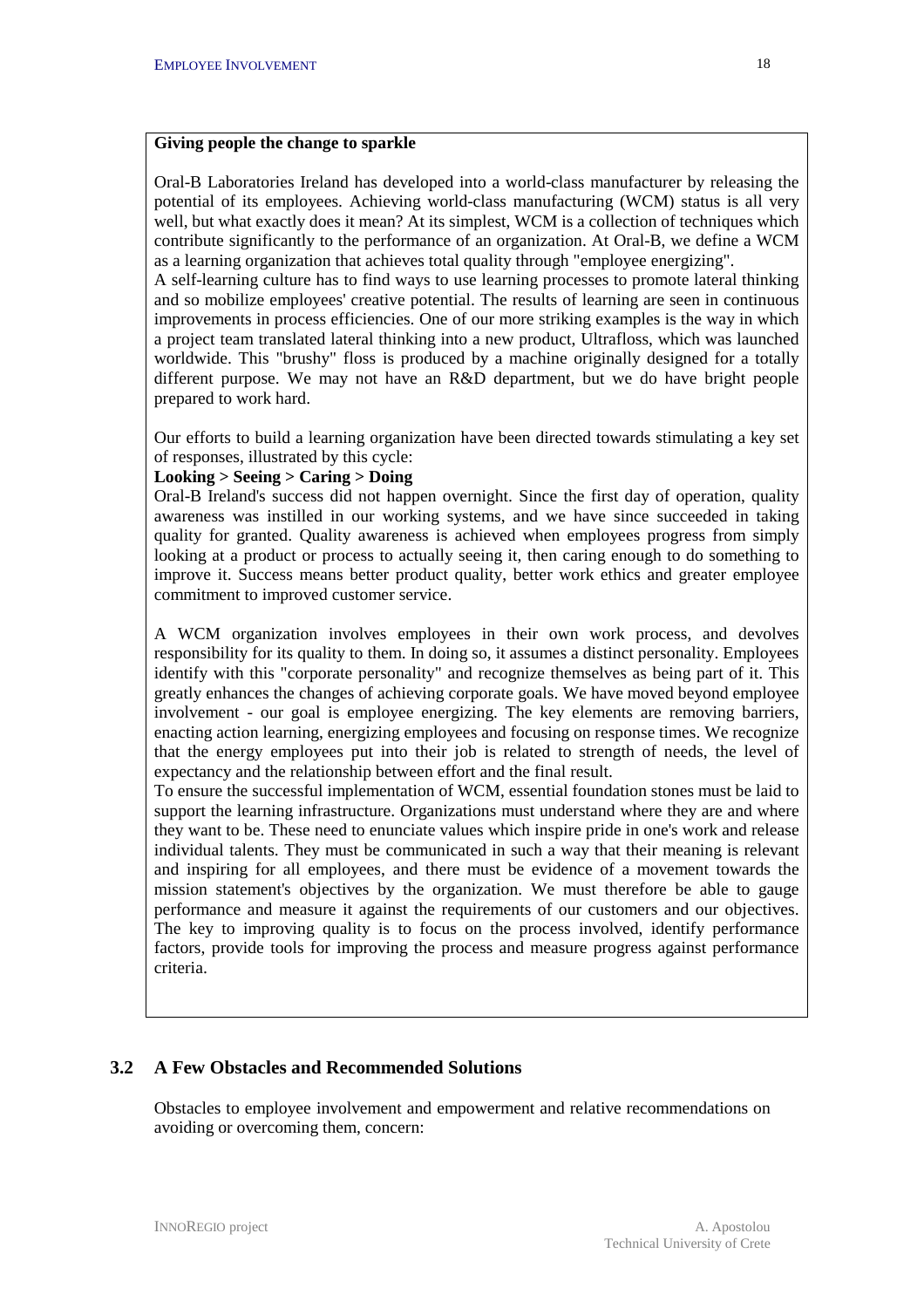*(1) Negativism in reviewing employee recommendations for improvement*. If the idea does not make sense, explain why in honest terms. If employees are adamant about the improvement recommendation's soundness, reconsider it with an open mind. We've seen more than a few improvement recommendations implemented after initially being disapproved. Management negativism can creep into a discussion in strange ways. Consider what happens when management is exposed to a very significant employee recommended improvement, and then comments, "I can't believe we didn't see this sooner". What happens to the employees who developed the improvement? They will probably feel inadequate for not having developed the idea sooner. What happens to the employees' managers and supervisors? They feel even more threatened. After all, they managed and supervised the now recognized to be inefficient area, before the continuous improvement recommendation came to light. Comments of this sort are very deleterious to a continuous improvement effort, and must be avoided.

*(2) Fear is another strong negative motivation*, and it should also be avoided. Management experts all over the world are in agreement on this subject. Deming even lists it as one of his major quality points. Any employee involvement and empowerment effort that is attempted over a foundation of fear will collapse.

*(3) Failure to respond to employee recommendations* is another sure-fire way to kill an employee involvement and empowerment effort. If management does not acknowledge employee recommendations, employees will rapidly conclude that management has no interest in their ideas. Management must acknowledge all improvement recommendations, including the ones that are not deemed feasible.

*(4) Punish anyone as a result of a continuous improvement recommendation.* While this seems so unlikely a course of action as a hardly be worth mentioning. Let's consider the earlier examples. Suppose a manager comments that a suggestion makes goods sense, but expresses disappointment that the idea had not been recognized and implemented earlier. Comments of that nature are essentially reprimands, and should be avoided at all costs.

Continuous improvement will result in improved efficiencies, and improved efficiencies often mean the elimination of positions within an organization. Harley-Davidson, a premier motorcycle manufacturer, recognized this potential detractor early in their mid-1980s continuous improvement and profitability turnaround. Harley-Davidson solve the problem by working in concert with their labor union to effectively prevent the elimination of jobs mandated by efficiency improvements. Harley-Davidson's approach was to pull in work formerly subcontracted to other companies, thereby creating more jobs within Harley-Davidson, to keep those displaced by efficiency improvements on the payroll. The approach is working well. The bottom line is that organizations seeking to involve and empower their employees in an ongoing quest for continuous improvement must recognize that positions may be eliminated as a result of the improved efficiencies (and employees will know this). The organization has to have an approach for allaying these fears.

# **4 BIBLIOGRAPHIC REFERENCES**

1. Beck, Joseph & Susan, **TQM: Implementing Continuous Improvement**, Sterling Publishing Co, New York, 1993.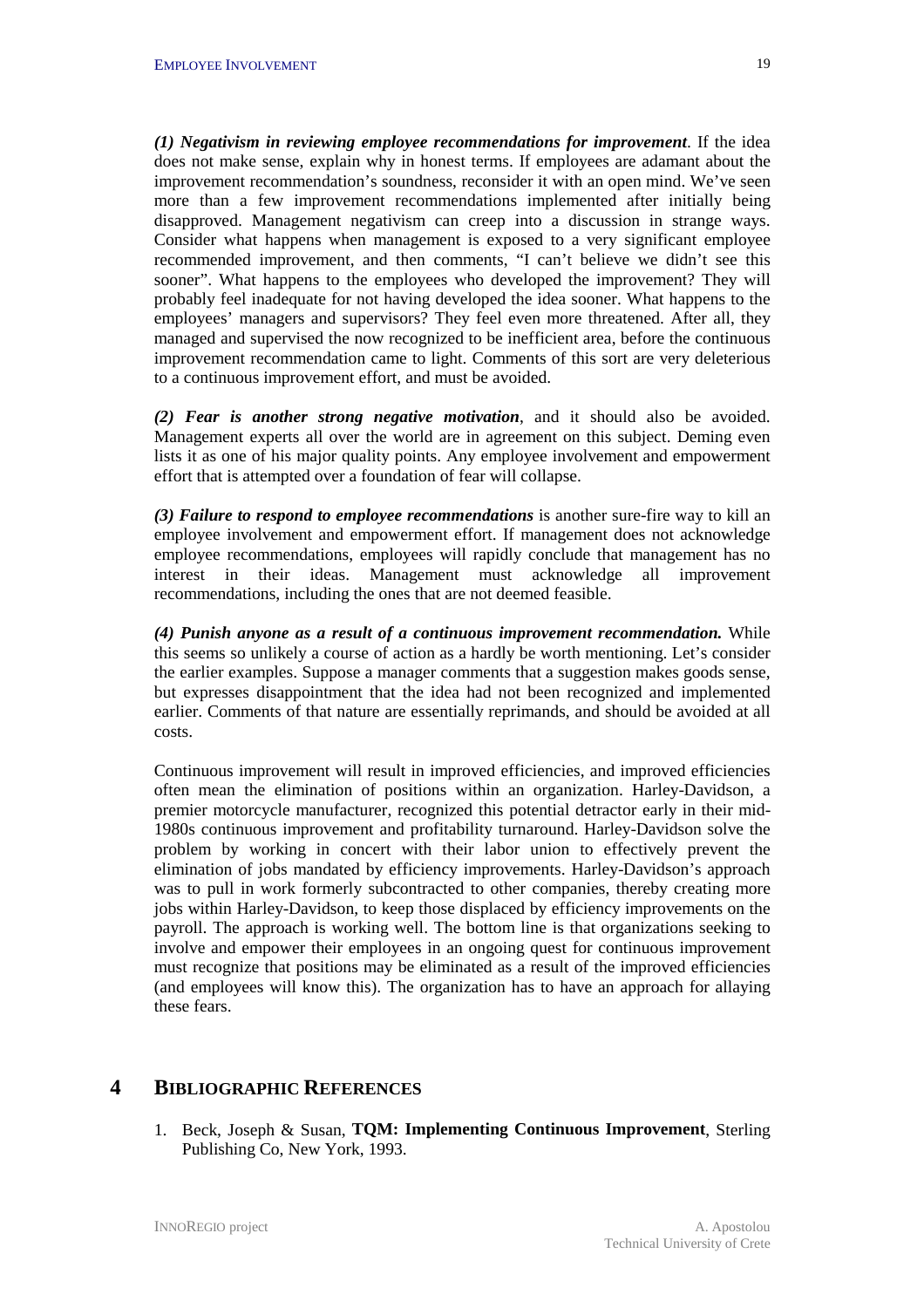- 2. Bounds, Gregory, Dobbins, Gregory and Fowler, Oscar, **Management: A Total Quality Perspective**, International Thomson Publishing, Ohio, 1995.
- 3. George, Stephen & Weimerskirch, Arnold, **Total Quality Management**, John Willey & Sons, New York, 1994.
- 4. Hradesky, Jack, **Total Quality Management Handbook**, Mc-Graw Hill, New York, 1995.
- 5. Noori, Hamid & Radford, Russell, **Production and Operations Management**, Mc-Graw Hill, New York, 1995.
- 6. Pike, John & Barnes, Richard, **TQM in Action**, Chapman & Hall, London, 1994.
- 7. Ryan, Joe, Giving people the chance to sparkle, **People Management**, June, 1998, p.p. 40-42.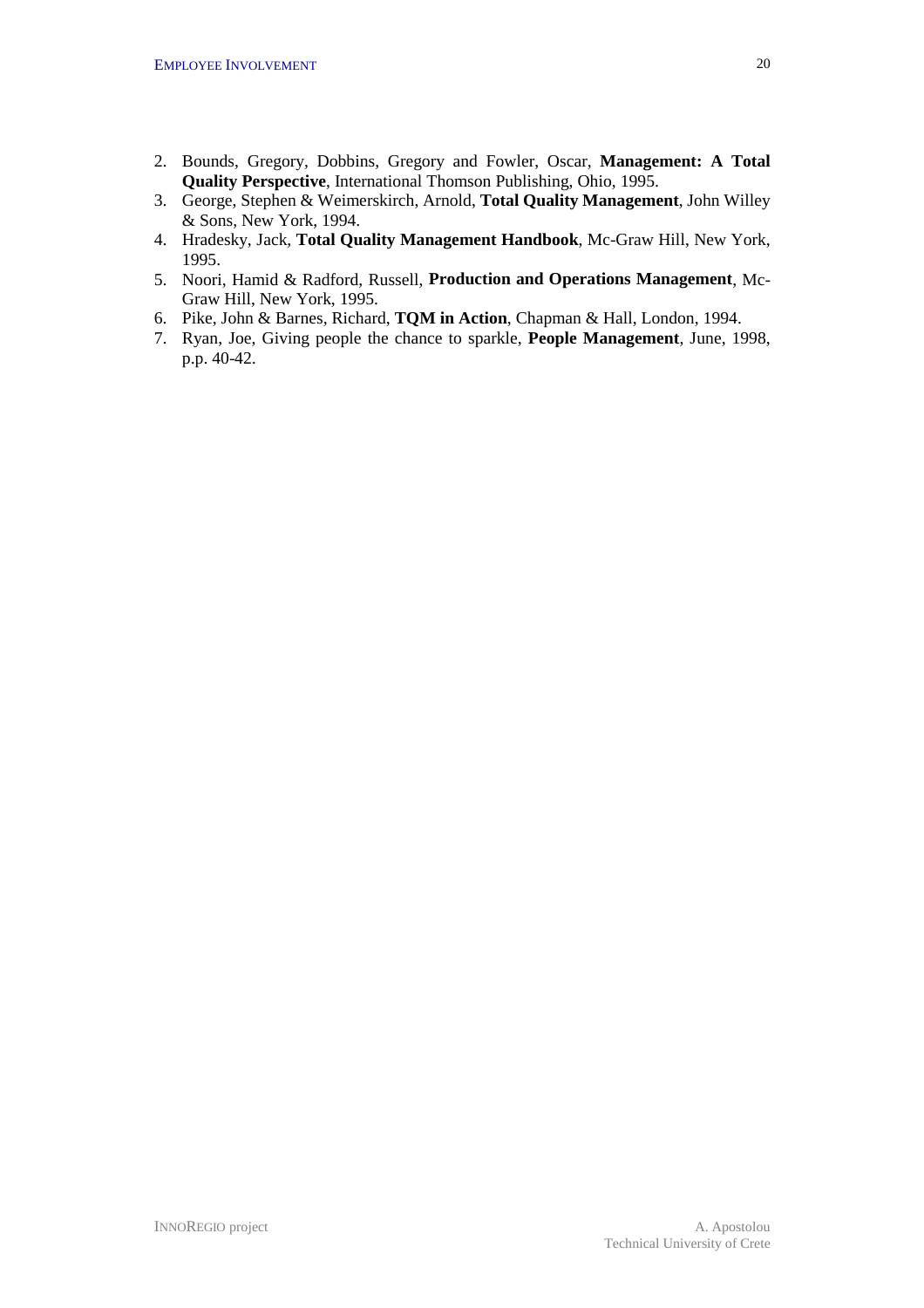# **Annex 1: The EFQM Excellence Model**

#### **The need for a model**

Regardless of sector, size, structure or maturity, to be successful, organisations need to establish an appropriate management system. The EFQM Excellence Model is a practical tool to help organisations do this by measuring where they are on the path to Excellence; helping them understand the gaps; and then stimulating solutions. The EFOM is committed to researching and updating the Model with the inputs of tested good practices from thousands of organisations both within and outside of Europe. In this way we ensure the model remains dynamic and in line with current management thinking.

#### **The Fundamental Concepts of Excellence**

The EFOM Model is a non-prescriptive framework that recognises there are many approaches to achieving sustainable excellence. Within this non-prescriptive approach there are some Fundamental Concepts which underpin the EFQM Model. These are expressed below. There is no significance intended in the order of the concepts. The list is not meant to be exhaustive and they will change as excellent organisations develop and improve.

*Results Orientation.* Excellence is dependent upon balancing and satisfying the needs of all relevant stakeholders (this includes the people employed, customers, suppliers and society in general as well as those with financial interests in the organisation).

*Customer Focus.* The customer is the final arbiter of product and service quality and customer loyalty, retention and market share gain are best optimised through a clear focus on the needs of current and potential customers.

*Leadership & Constancy of Purpos.* The behaviour of on organisation's leaders creates a clarity and unity of purpose within the organisation and an environment in which the organisation and its people can excel.

*Management by Processes & Fact.* Organisations perform more effectively when all inter-related activities are understood and systematically managed and decisions concerning current operations and planned. Improvements are made using reliable information that includes stakeholder perceptions.

*People Development & Involvement*. The full potential of an organisation's people is best released through shared values and a culture of trust and empowerment, which encourages the involvement of everyone.

*Continuous Learning, Innovation & Improvement.* Organisational performance is maximised when it is based on the management and sharing of knowledge within a culture of continuous learning, innovation and improvement.

*Partnership Development.* An organisation works more effectively when it has mutually beneficial relationships, built on trust, sharing of knowledge and integration, with its Partners.

*Public Responsibilitry.* The long-term interest of the organisation and its people are best served by adopting an ethical approach and exceeding the expectations and regulations of the community at large.